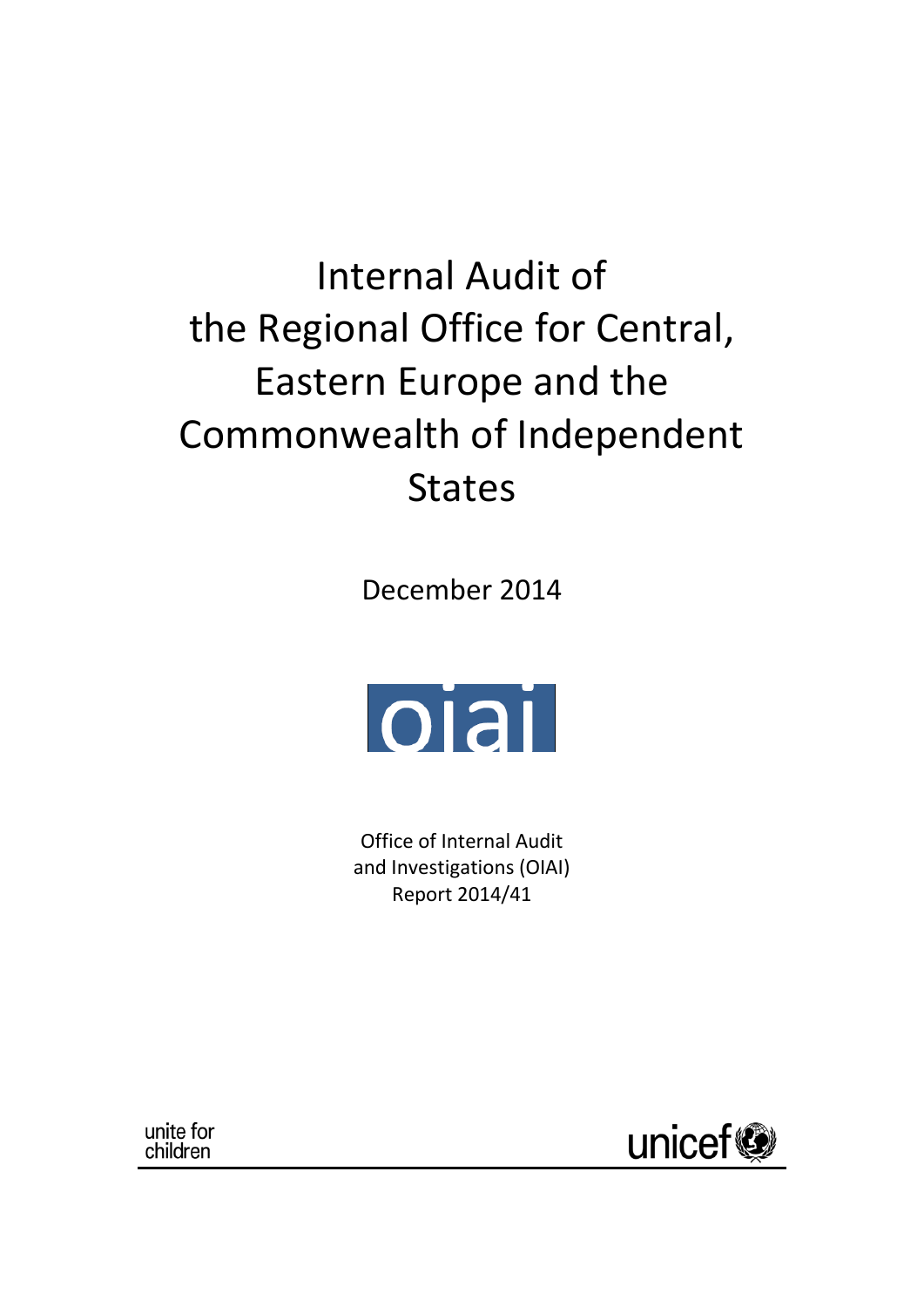## Summary

\_\_\_\_\_\_\_\_\_\_\_\_\_\_\_\_\_\_\_\_\_\_\_\_\_\_\_\_\_\_\_\_\_\_\_\_\_\_\_\_\_\_\_\_\_\_\_\_\_\_\_\_\_\_\_\_\_\_\_\_\_\_\_\_\_\_\_\_\_\_\_\_\_\_\_\_\_\_\_\_\_\_\_\_\_\_\_\_\_\_\_\_

The Office of Internal Audit and Investigations (OIAI) has conducted an audit of the CEE/CIS regional office. The audit sought to assess the regional office's governance and operations management, and its oversight and support to country offices in the region. The audit team visited the office from 23 June to 04 July 2014. The audit covered the period from January 2013 to 30 May 2014.

The regional office is in Geneva, Switzerland. It is responsible for oversight of 22 country offices in the region. It supports country offices by providing technical assistance and quality assurance services, and also oversees the partnership with the Russian Federation. The total budget of the regional office increased from US\$ 6.26 million in 2013 to US\$ 11.18 million. There are 48 staff on established posts: 35 international professional and 13 general service staff members.

The 21 offices for which the regional office provides oversight had total expenditures of US\$ 98.6 million in 2013, and US\$ 96.3 million in 2014 as of July. The total budget allotment for these countries was US\$ 153.1 million for 2014. There were 566 staff members (including 88 international professionals) in the 22 offices in the region. The region has one high-income country, 18 middle‐income countries, and two low‐income countries.

#### Action agreed following the audit

As a result of the audit, and in discussion with the audit team, the regional office has decided to take a number of measures. One was being implemented as high priority—that is, it concerned issues that required immediate management attention. The issue was as follows:

 The Regional Chief of Information and Communication Technology (ICT) had responsibilities that covered six offices in Europe and all the country offices in the CEE/CIS region. Despite this, the post reported only to the Private Fundraising and Partnerships management, and there was no formal documented input by the other offices to the postholder's workplan, responsibilities and priorities. No funds were specifically allocated for ICT services in the country offices, and there was an inadequate process for monitoring and reporting on ICT activities, including ICT disaster recovery plans and business continuity plans in the region. The regional office has agreed to take action to address these concerns.

#### Conclusion

The audit concluded that, subject to implementation of the agreed actions described, the controls and processes over the CEE/CIS office were generally established and functioning. The measures to address the issues raised are presented with each observation in the body of this report. The CEE/CIS regional office has prepared action plans to address the issues raised.

The regional office and OIAI will work together to monitor implementation of these measures.

| Office of Internal Audit and Investigations (OIAI) | December 2014 |
|----------------------------------------------------|---------------|
|----------------------------------------------------|---------------|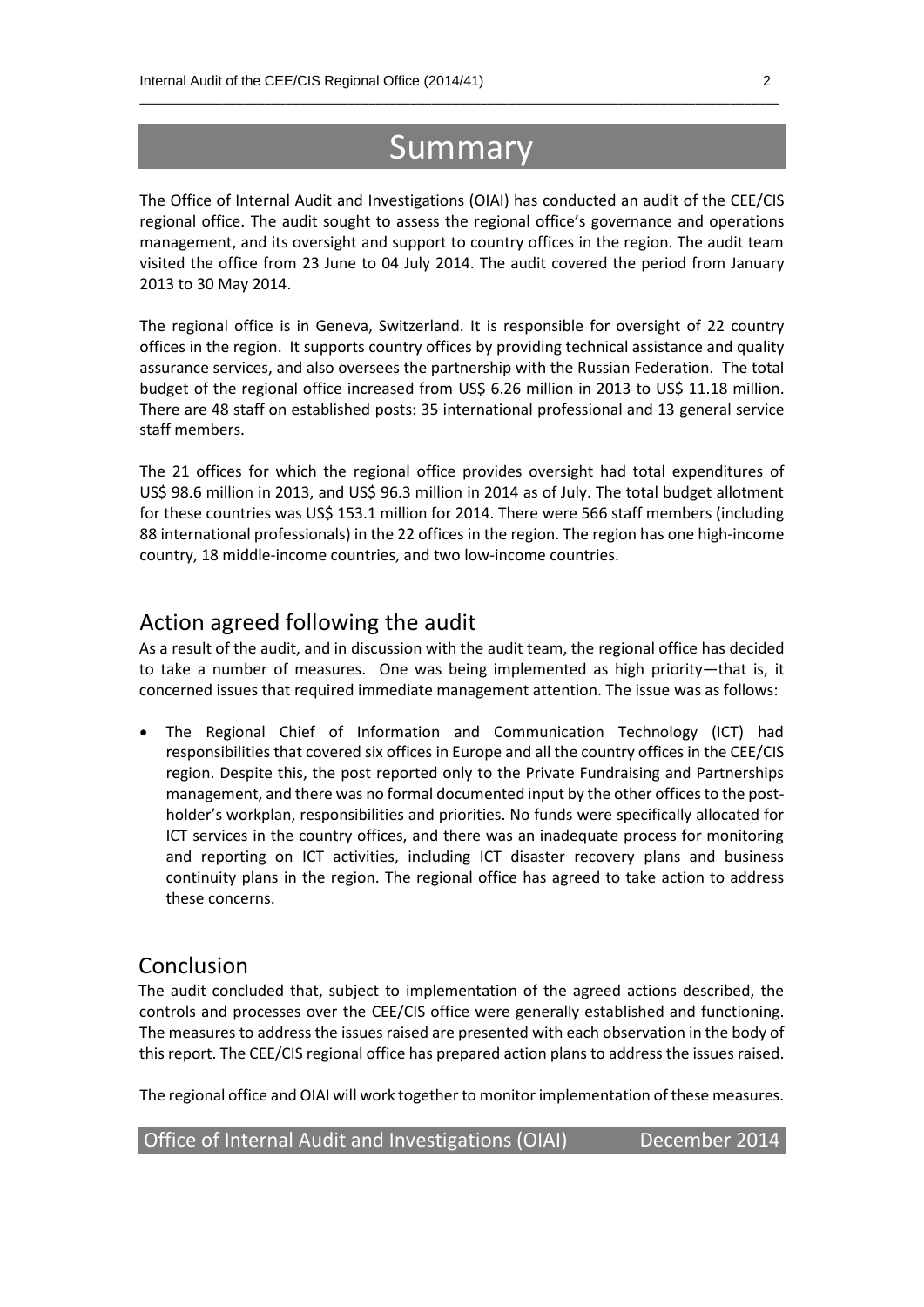## Contents

\_\_\_\_\_\_\_\_\_\_\_\_\_\_\_\_\_\_\_\_\_\_\_\_\_\_\_\_\_\_\_\_\_\_\_\_\_\_\_\_\_\_\_\_\_\_\_\_\_\_\_\_\_\_\_\_\_\_\_\_\_\_\_\_\_\_\_\_\_\_\_\_\_\_\_\_\_\_\_\_\_\_\_\_\_\_\_\_\_\_\_\_

| <b>Summary</b>                                          | 1              |
|---------------------------------------------------------|----------------|
| <b>Objectives</b>                                       | 4              |
| <b>Audit Observations</b>                               | 4              |
| Governance                                              | 4              |
| <b>Common services</b>                                  | 4              |
| <b>Statutory committees</b>                             | $\overline{7}$ |
| Priorities and Performance management                   | 8              |
| Human resource management                               | 8              |
| Governance area: Conclusion                             | 9              |
| Oversight and support to country offices                | 10             |
| Regional strategy                                       | 11             |
| <b>Baselines and indicators</b>                         | 11             |
| <b>Technical assistance</b>                             | 12             |
| <b>Field missions</b>                                   | 13             |
| Oversight over country office governance mechanisms     | 14             |
| Support to advocacy and fund raising in the region      | 15             |
| Support to HACT implementation in the region            | 16             |
| Support to monitoring and evaluation in country offices | 18             |
| Support to country offices' donor reporting             | 18             |
| Support to safety and security                          | 19             |
| Support to Information and communication technology     | 19             |
| Oversight and support to country offices: Conclusion    | 21             |
| Administrative and operational support                  | 22             |
| <b>Budget management</b>                                | 22             |
| Contracting                                             | 23             |
| Travel management                                       | 24             |
| Operations support: Conclusion                          | 25             |
| Annex A: Methodology, priorities and conclusions        | 29             |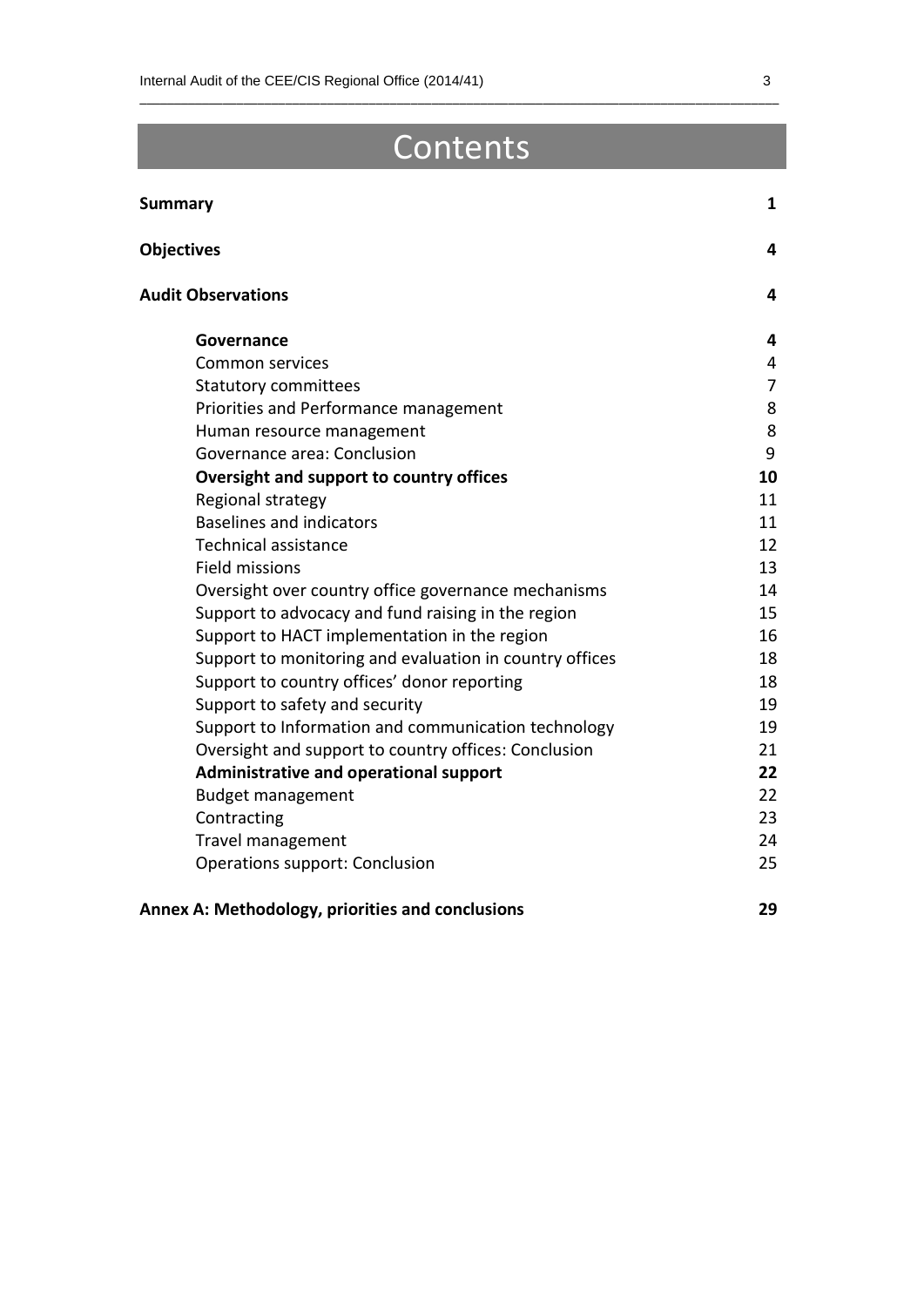## **Objectives**

\_\_\_\_\_\_\_\_\_\_\_\_\_\_\_\_\_\_\_\_\_\_\_\_\_\_\_\_\_\_\_\_\_\_\_\_\_\_\_\_\_\_\_\_\_\_\_\_\_\_\_\_\_\_\_\_\_\_\_\_\_\_\_\_\_\_\_\_\_\_\_\_\_\_\_\_\_\_\_\_\_\_\_\_\_\_\_\_\_\_\_\_

The objective of the regional office audit is to provide assurance as to whether there are adequate and effective controls, risk-management and governance processes over a number of key areas in the office.

The audit observations are reported upon under three headings: governance, oversight and support to country offices, and administration and operations support. The introductory paragraphs that begin each of these sections explain what was covered in that particular area, and between them define the scope of the audit.

## Audit Observations

#### 1 Governance

Governance processes are established to support the programme and operational activities of an office. The scope of the CEE/CIS's audit in this area includes the following:

- **Supervisory** structures, including advisory teams and statutory committees.
- **Identification** of the country office's priorities and expected results and clear communication thereof to staff and the host country.
- **Staffing structure** and its alignment to the needs of the programme.
- **Performance measurement,** including establishment of standards and indicators to which management and staff are held accountable.
- **Delegation** of authorities and responsibilities to staff, including the provision of necessary guidance, holding staff accountable, and assessing their performance.
- **Risk management:** the office's approach to external and internal risks to achievement of its objectives.
- **Ethics,** including encouragement of ethical behaviour, staff awareness of UNICEF's ethical policies and zero tolerance of fraud, and procedures for reporting and investigating violations of those policies.

All the areas above were covered in this audit.

The audit found that controls were functioning well over a number of areas. A new human resources initiative, the CEE/CIS Talent Map, was developed with the objective of highlighting and recognizing the talent that exists in the region in a manner that enables staff to share their expertise and knowledge with other colleagues and offices.

The agenda for, and participation in, the Regional Management Team (RMT) meeting were consultative and participatory, and country office representatives took ownership of the RMT.

However, the audit noted the following.

#### Common services

The regional office's finance, administrative, human resource and IT functions are provided by the Geneva Common Services, which also provides services to the other Geneva‐based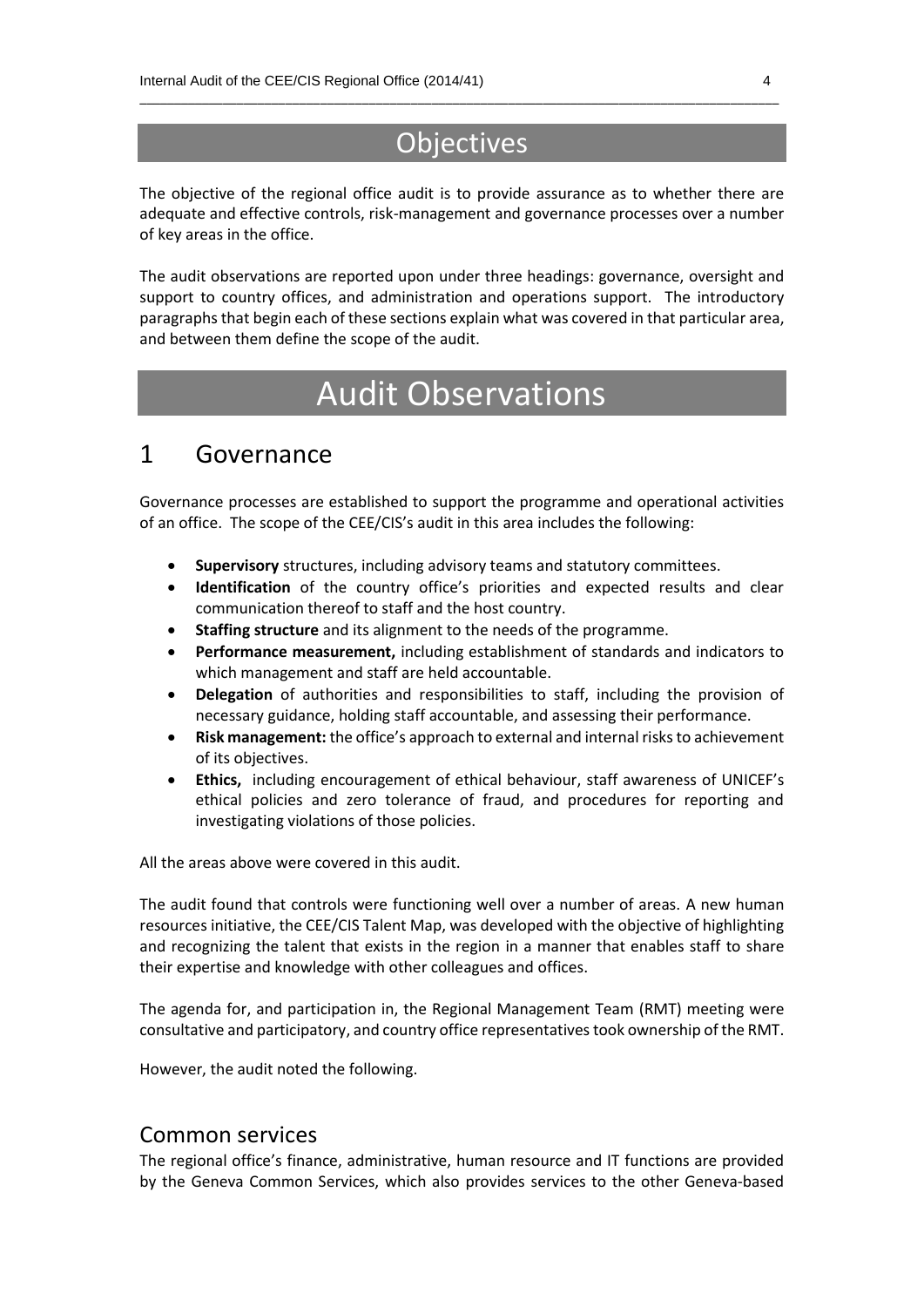UNICEF entities – Private Fundraising and Partnerships (PFP), and out‐posted sections of divisions such as the Office of Emergency Programmes (EMOPS) and the Division of Data, Research and Policy (DRP). PFP administered Common Services. The Geneva Common Services received a total institutional budget<sup>1</sup> allocation of US\$ 45 million for four years. This consisted of a direct allocation from the Division of Financial and Administrative Management (DFAM) and two allocations from DFAM which are channelled through the regional office and PFP respectively. The Common Services budget is managed by PFP. It amounted to US\$ 11.7 million annually, of which the regional office contributed US\$ 539,300.

\_\_\_\_\_\_\_\_\_\_\_\_\_\_\_\_\_\_\_\_\_\_\_\_\_\_\_\_\_\_\_\_\_\_\_\_\_\_\_\_\_\_\_\_\_\_\_\_\_\_\_\_\_\_\_\_\_\_\_\_\_\_\_\_\_\_\_\_\_\_\_\_\_\_\_\_\_\_\_\_\_\_\_\_\_\_\_\_\_\_\_\_

*Finance function:* As service provider, the main tasks provided by Common Services included payment processing, preparation and approval of bank reconciliations, analysis and preparation of payroll, posting trips and travel claims, refunds and undertaking year-end and monthly closures.

Common Services does not make decisions on the regional office funds; it simply executes its decisions. The regional office therefore remains accountable for the management of its own funds. In reviewing the finance function, the audit noted that this did not always seem to be clear to the regional office staff. For example, they were not monitoring whether the bank reconciliations had been correctly prepared and reviewed. Neither did they know the references of the bank accounts used for regional office payments. Although all activities related to year‐end and monthly closures were coordinated between Common Services and the regional office, for year‐end closure, the preparation and the review of the required annexes such as revenue and expenses, open items, accounts payable and staff leave balances, were done principally by Common Services without any check from the regional office.

The finance function tasks performed by Common Services for the regional office were listed for the first time in December 2012, as part of a study on office location. <sup>2</sup> The list was shared with the regional office during a Geneva Office Management Team meeting. It was also discussed during preparation of the regional office management plan for 2014, but this had never been formally endorsed by both parties. In 2014, the regional office had included in its table of authority<sup>3</sup> the names of staff from Common Services involved in processing its transactions, but without detailing their exact role. This delegation of authority was limited to roles in VISION and therefore did not cover all the tasks performed by Common Services Finance section.

The lack of clarity on accountabilities was exacerbated by the fact that there was no agreement or memorandum of understanding detailing the roles, responsibilities and accountabilities of each party with respect to the services provided by Common Services.

-

 $<sup>1</sup>$  Simply put, the institutional budget covers those costs that are not provided for in specific</sup> programme budgets, but must be met for the organization to function in support of those programmes.

<sup>&</sup>lt;sup>2</sup> Geneva offices were asked by Headquarters to make an analysis of their costs and work on different location scenarios.

<sup>&</sup>lt;sup>3</sup> UNICEF's resource mobilization, budgeting, programming, spending and reporting are recorded in UNICEF's management system, VISION, which was introduced in January 2012. Heads of Offices, and their delegates, approve the provisioning of VISION user IDs and their corresponding roles. Each office is also required to maintain a manual Table of Authority (ToA); the Head of the Office should review the ToA periodically (preferably quarterly) to confirm its continued accuracy and appropriateness.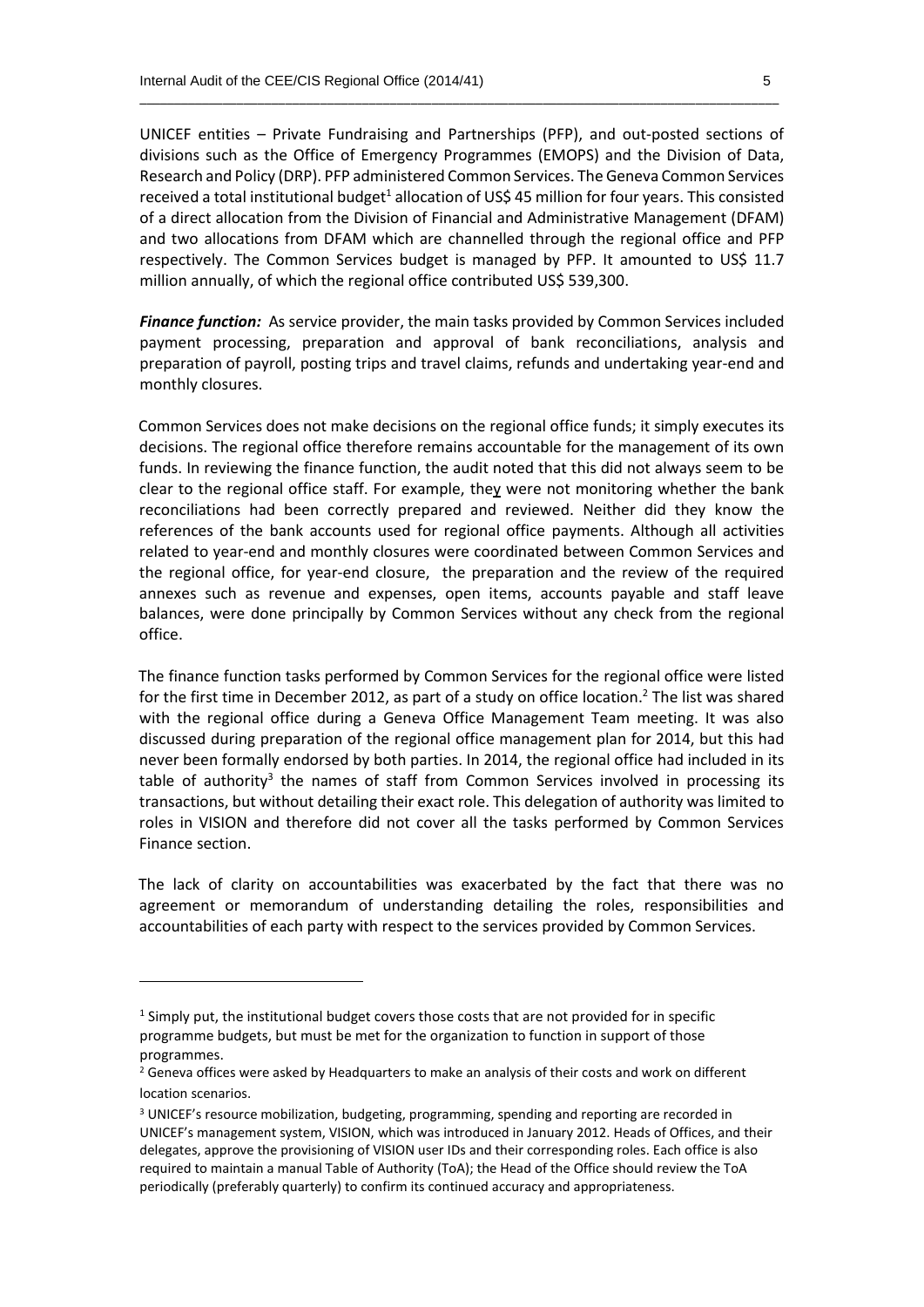*Common Services cost allocation:* In September 2013 the programme budget review (PBR)<sup>4</sup> approved the Geneva Common Office Services (COS) institutional budget proposal for 2014- 2017 of US\$ 46.9 million. The PBR submission was prepared by PFP with input from the different Geneva bodies, and discussed during Geneva Office Management Team (GOMT).

\_\_\_\_\_\_\_\_\_\_\_\_\_\_\_\_\_\_\_\_\_\_\_\_\_\_\_\_\_\_\_\_\_\_\_\_\_\_\_\_\_\_\_\_\_\_\_\_\_\_\_\_\_\_\_\_\_\_\_\_\_\_\_\_\_\_\_\_\_\_\_\_\_\_\_\_\_\_\_\_\_\_\_\_\_\_\_\_\_\_\_\_

Neither the budget ceiling nor the respective contribution from each Geneva-based body to the Geneva COS Institutional budget had changed since 2003. Since the Common Services budget was not fully covering its real costs, the difference had always been borne by PFP. The revision of the cost allocation had been discussed several times by the GOMT, and a proposal made by PFP; however, that proposal had never been endorsed. According to the latest calculation from Common Services, the regional office's budget allocation for its share covered approximately a quarter of the actual costs of services provided. However, the regional office had never formally endorsed this calculation.

*Quality of services:* As there was no memorandum of understanding setting out the level of services to be provided, there was no process to assess the adequacy of services.

**Agreed action 1 (medium priority):** The CEE/CIS Regional Office should:

- i. Sign a memorandum of understanding (MoU) with PFP detailing the common service unit's respective roles, responsibilities and accountabilities for all the services provided by the unit, and include in the MoU procedures to regularly assess and provide feedback on the level of services provided.
- ii. Initiate discussions with the Private Fundraising and Partnerships Office, DFAM and Geneva-based UNICEF offices and agree on a cost allocation process for services provided by the Common Services unit.

Staff responsible for taking action: Regional Chief of Operations Date by which action will be taken: 28 February 2015

#### Governance committees

1

The governance framework of the regional office had three different categories of committee:

- Those for the governance of the regional office itself, such as the Regional Office Management Team or the Regional Office Staff Executive Committee. There are eight committees of this kind.
- Regional committees such as the Regional Management Team, the Programme Budget Review or the Regional Staff Association. There are four committees in this category.
- Committees for the Geneva offices in which the regional office was represented by one or more regional office staff members as well as staff from PFP, the Office of Emergency Programmes (EMOPs) and Programme Division (PD). There are five committees in this category, including the GOMT and Geneva Office Joint Consultative Committee (JCC).<sup>5</sup>

<sup>4</sup> The programme budget review (PBR) is a review of a UNICEF unit or country office's proposed management plan for its forthcoming country programme. For a country office, it is carried out by a regional‐level committee, which will examine – among other things – the proposed office structure, staffing levels and fundraising strategy, and whether they are appropriate for the proposed activities and objectives.

<sup>&</sup>lt;sup>5</sup> The JCC is a forum in which an office's management can discuss issues with the staff representatives.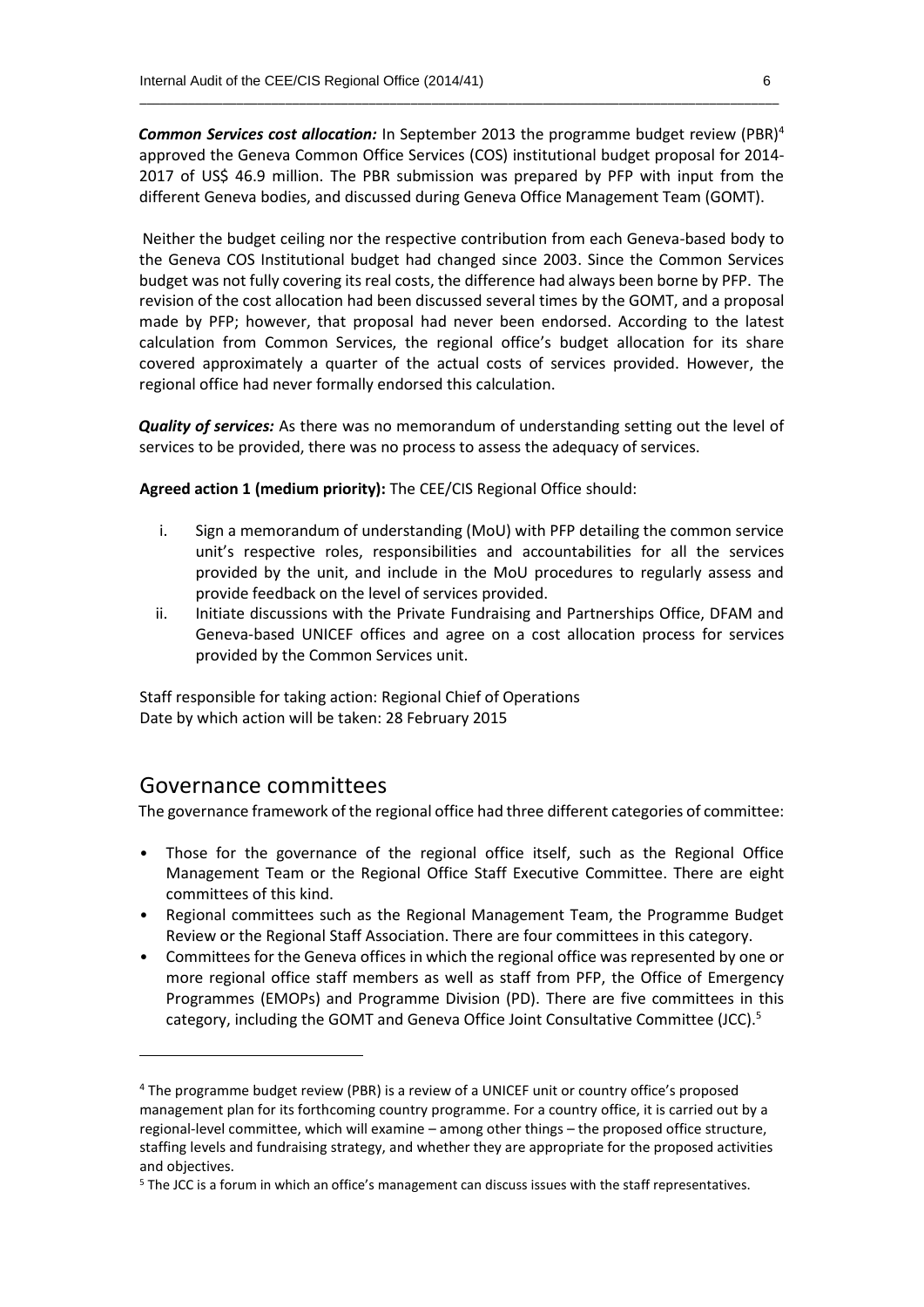In reviewing the mandates and composition of these committees, the audit noted the following.

\_\_\_\_\_\_\_\_\_\_\_\_\_\_\_\_\_\_\_\_\_\_\_\_\_\_\_\_\_\_\_\_\_\_\_\_\_\_\_\_\_\_\_\_\_\_\_\_\_\_\_\_\_\_\_\_\_\_\_\_\_\_\_\_\_\_\_\_\_\_\_\_\_\_\_\_\_\_\_\_\_\_\_\_\_\_\_\_\_\_\_\_

*Composition of committees:* Some committees had mandates that covered areas that were uniquely regional office management issues, but the regional office did not always have a corresponding influence over their composition. For example, the Property Survey Board (PSB) reviewed not only proposals for disposal of assets common to the Geneva Office, but for those owned specifically by the regional office. Up to 2012, all recommendations made by the PSB committee were submitted for approval to the Director of PFP and not to the budget owner of the assets concerned.

In 2013, the Comptroller confirmed that recommendations from the common PSB for assets belonging to the regional office were to be endorsed by the Regional Director. This clarification enabled some alignment between responsibilities and actual accountabilities. However, in respect of the composition of the committee, each Geneva-based entity, including the regional office, nominated the staff representing it in the PSB.

*Programme Cooperation Agreements:* In June 2014, the regional office decided to abolish the Regional Office Programme Cooperation Agreement Review Committee (PCARC), as there were a limited number of PCAs signed each year. The review of the few that the regional office did sign was included in the ToRs of the Geneva Office contract review committee (CRC) and PCARC. However, CRCs and PCARCs do not have the same objective. That of a CRC is to test competition in a selection process in order to establish best value for money, whereas a PCARC takes several evaluation criteria into account in order to determine which partnership corresponds best to UNICEF's objectives. Moreover, this mechanism did not ensure that PCAs were reviewed by members having the requisite set of skills, as the review was performed by only one member from the regional office (although the committee has four regional office members) and the two others from offices that do not manage this type of agreement.

*UNICEF Geneva Information Technology Committee:* This oversees the IT needs of the Geneva‐based entities as a part of common services. The committee is chaired by PFP Deputy Director and composed of the Regional Chief of ICT and representatives of the regional office, PFP, EMOPS and DRP (Division of Data, Research and Policy). Its tenure is indefinite and subject to the discretion of the Geneva‐based Division Directors. The audit noted that the last meeting had been held in October 2012; as at the time of the audit, there had been no meetings either in 2013 or 2014.

**Agreed action 2 (medium priority):** The CEE/CIS Regional Office agrees to:

- i. Ensure that the Committees' mandates as defined in their terms of reference correspond with their actual responsibilities and that recommendations are approved by the relevant accountable body.
- ii. Request that the Private Fundraising and Partnerships office ensure that the meeting of the property survey board always includes the staff members nominated by the regional office whenever there are deliberations on the regional office assets.
- iii. Ensure that Programme Cooperation Agreements are reviewed by staff with appropriate skills and experience.
- iv. Advocate that the Geneva information Technology Committee meet regularly and that there be regular reporting to all the offices served by the committee.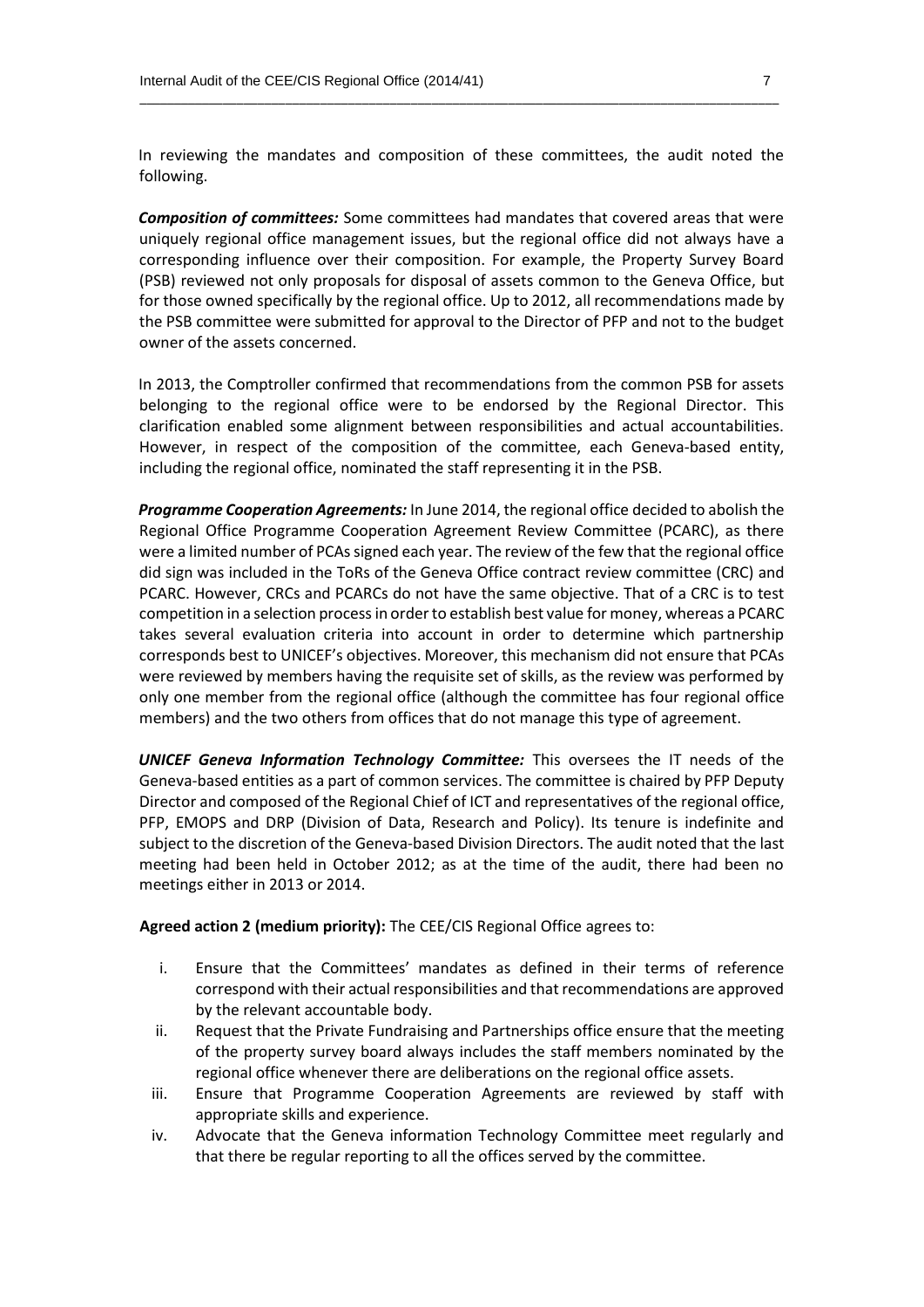Staff responsible for taking action: Regional Chief of Operations Date by which action will be taken: 31 January 2015

#### Priorities and performance management

The Annual Management Plan (AMP) is an internal office management tool. Whilst the workplans describe the planned activities of the office, the AMP ensures that the human, material and financial resources of the office remain focused on the planned strategic results for children.

\_\_\_\_\_\_\_\_\_\_\_\_\_\_\_\_\_\_\_\_\_\_\_\_\_\_\_\_\_\_\_\_\_\_\_\_\_\_\_\_\_\_\_\_\_\_\_\_\_\_\_\_\_\_\_\_\_\_\_\_\_\_\_\_\_\_\_\_\_\_\_\_\_\_\_\_\_\_\_\_\_\_\_\_\_\_\_\_\_\_\_\_

The regional office prepared an AMP detailing its management priorities with corresponding indicators, staff accountabilities, and its management, coordination and review mechanisms for the first time at the beginning of 2014. It was developed based on the long-term priorities defined in the CEE/CIS Regional Office Management Plan (ROMP) 2014-2017.

However, the indicators for management priorities defined in the AMP were not complete. Indeed, the baseline and target for one management priority, namely "Expand and strengthen strategic partnerships and leverage actions", were still to be determined, as was the target for the management priority "Maximizing human resource capacity across the region".

**Agreed action 3 (medium priority):** The CEE/CIS Regional Office has agreed to ensure that the missing two targets for management priority indicators are established in the Regional Office Annual Management Plan and that any missing baselines are added and that progress against them is monitored.

Staff responsible for taking action: Regional Chief of Planning Date by which action will be taken: 31 December 2014

#### Human resource management

Thirteen regional office staff had exceeded the duty station's five‐year tour of duty (they had been posted there more than eight years). They represented more than 30 percent of the total international personnel posts in the office. Moreover, five of the staff concerned were members of the ROMT. The Human Resources section had sent a letter to each of the affected staff members encouraging them to move. However, the office had not considered the risk of institutional memory loss if all were to do so, and there were no measures to define the possible handover procedures and maximize knowledge sharing.

The audit also noted that the regional office had issued no guidelines to staff on the training policy and how it was to be implemented. For efficiency, it had been decided to have a regional training budget covering the staff of both the regional office and country offices. To make best use of these funds, priority was given to group training; thus the same type of courses were provided to both country office and regional office staff although their respective training needs might have differed. However, country offices' staff were able to supplement specific training needs from their local budgets; the regional office staff could not.

**Agreed action 4 (medium priority):** The CEE/CIS Regional Office has agreed to:

i. Define and implement a process to mitigate the risk of institutional memory loss with changes of staff members, including handover procedures and knowledge sharing in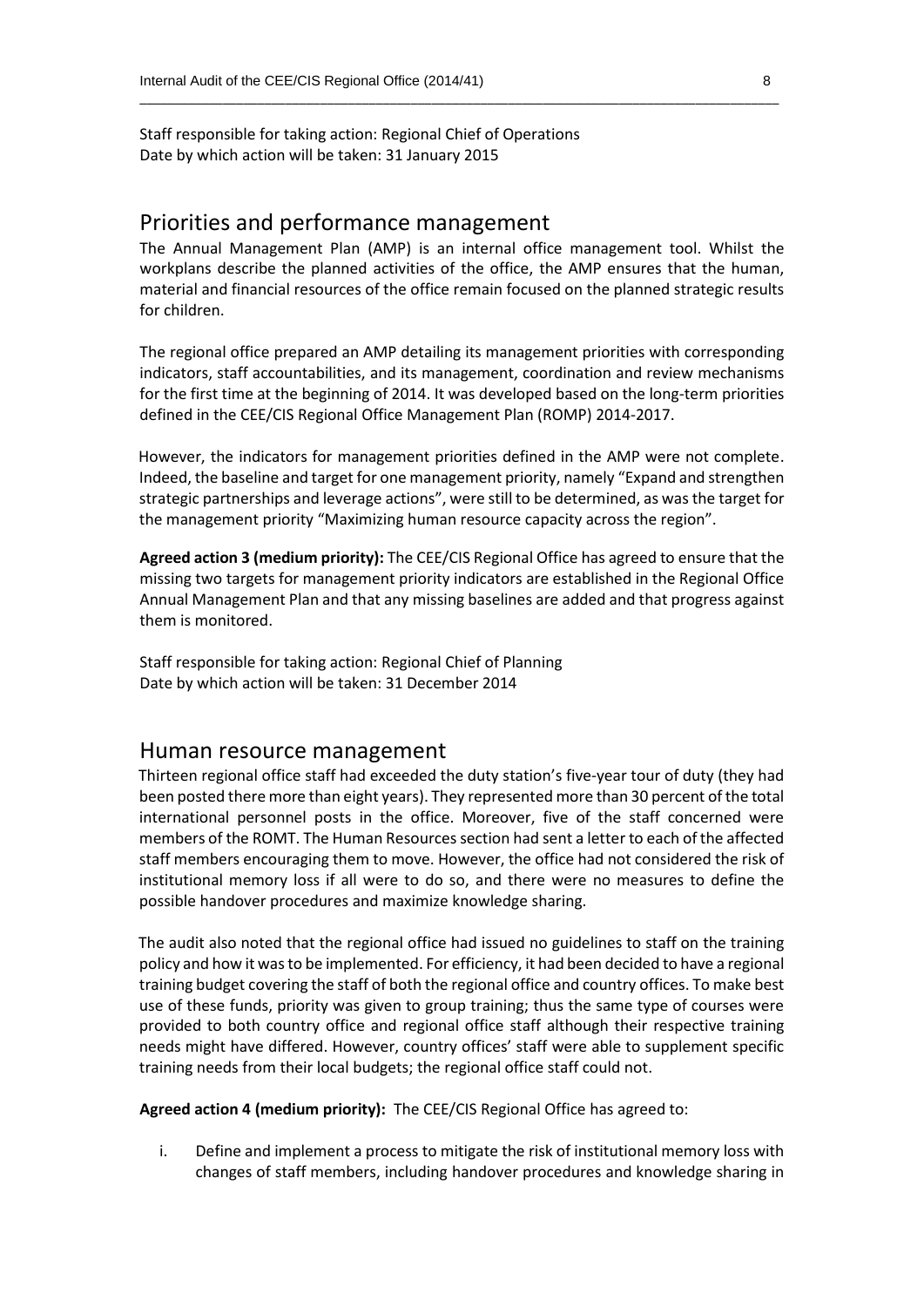areas that are not covered in by the Regional Knowledge and Leadership Agenda (RKLA)<sup>6</sup> framework.

ii. Provide guidelines on how the training policy will be implemented in the CEE/CIS Regional office, and assess whether the current training budget management system allows regional office staff to receive training related to the offices' specific needs.

Staff responsible for taking action: Regional Chief of Human Resources Date by which action will be taken: 30 June 2015

#### Governance: Conclusion

Based on the audit work performed, OIAI concluded at the end of the audit that, subject to implementation of the agreed actions described, the controls and processes over governance, as defined above, were generally established and functioning during the period under audit.

-

<sup>&</sup>lt;sup>6</sup> See following page.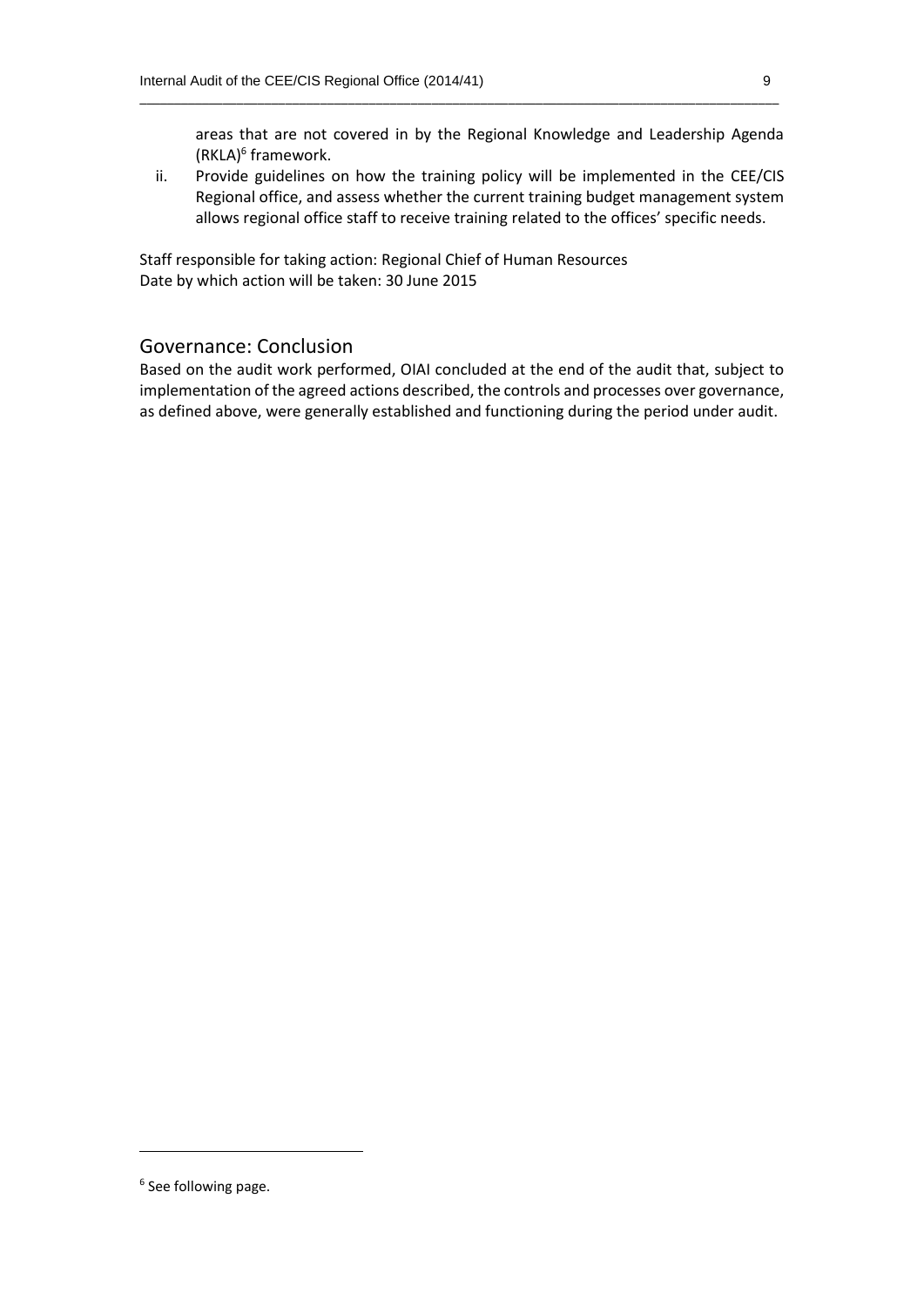## 2 Oversight and support to country offices

In this area, the audit reviewed the adequacy of CEE/CIS's own processes and the oversight of country offices in the region, and the extent to which it planned and provided adequate and timely support for them in the form of technical assistance and quality assurance. The scope of the audit in this area includes the following:

\_\_\_\_\_\_\_\_\_\_\_\_\_\_\_\_\_\_\_\_\_\_\_\_\_\_\_\_\_\_\_\_\_\_\_\_\_\_\_\_\_\_\_\_\_\_\_\_\_\_\_\_\_\_\_\_\_\_\_\_\_\_\_\_\_\_\_\_\_\_\_\_\_\_\_\_\_\_\_\_\_\_\_\_\_\_\_\_\_\_\_\_

- **Partnerships and representation**. The process for identifying and engaging strategic partners for the region and monitoring and evaluating those partnerships
- **Planning,** including CEE/CIS's identification of country offices' needs and priorities regarding technical assistance and quality assurance to help them achieve their objectives.
- **Oversight,** including the regional office's oversight of the performance of country offices in the region with respect to their governance and management of their programme and operations functions.
- **Support.** This refers to the technical assistance and quality assurance services CEE/CIS provides to country offices in the region. This covers the following activities of country offices:
	- o **Governance** (including adequacy of supervisory structure; identification of country office's priorities and expected results; staffing structure; performance management of staff; delegation of responsibilities and authorities; risk management; reporting on use of resources and achievement of results; and ethics).
	- o **Planning**  i.e., the use of adequate data in programme design, and clear definition of results to be achieved; planning resource needs; forming and managing partnerships with Government, NGOs and other partners; and development of Country Programme Documents (CPDs).
	- o **Fundraising** and management of contributions.
	- o **Progamme implementation** (including programme inputs such as supply and cash transfers to partners).
	- o **Monitoring of implementation** that is, the extent to which programme inputs are provided, work schedules are kept to, and planned outputs achieved so as to detect and deal with deficiencies promptly).
	- o **Evaluation:** assessment of the ultimate outcome and impact of programme interventions, and identification of lessons learned.
	- o **Annual reporting and reporting to donors** on use of resources and achievement of results against budgets and objectives**.**

All the areas above were covered in this audit.

The audit found that controls were functioning well over a number of areas. The regional office, in consultation with the country offices, had put in place the Regional Knowledge and Leadership Agenda (RKLA), a framework for action and knowledge in the region. The RKLA had brought greater focus to UNICEF's engagement in the region around 10 priorities that contextualize the Strategic Plan outcomes, and aimed to reinforce collaboration among CEE/CIS offices. Each RKLA component had a Reference Group (RG), which was chaired by a country office Representative, supported by the relevant Regional Advisor. Participation in the reference groups was voluntary and was normally aligned with the programmatic priorities of the individual country offices. In addition, the regional office Operations section had a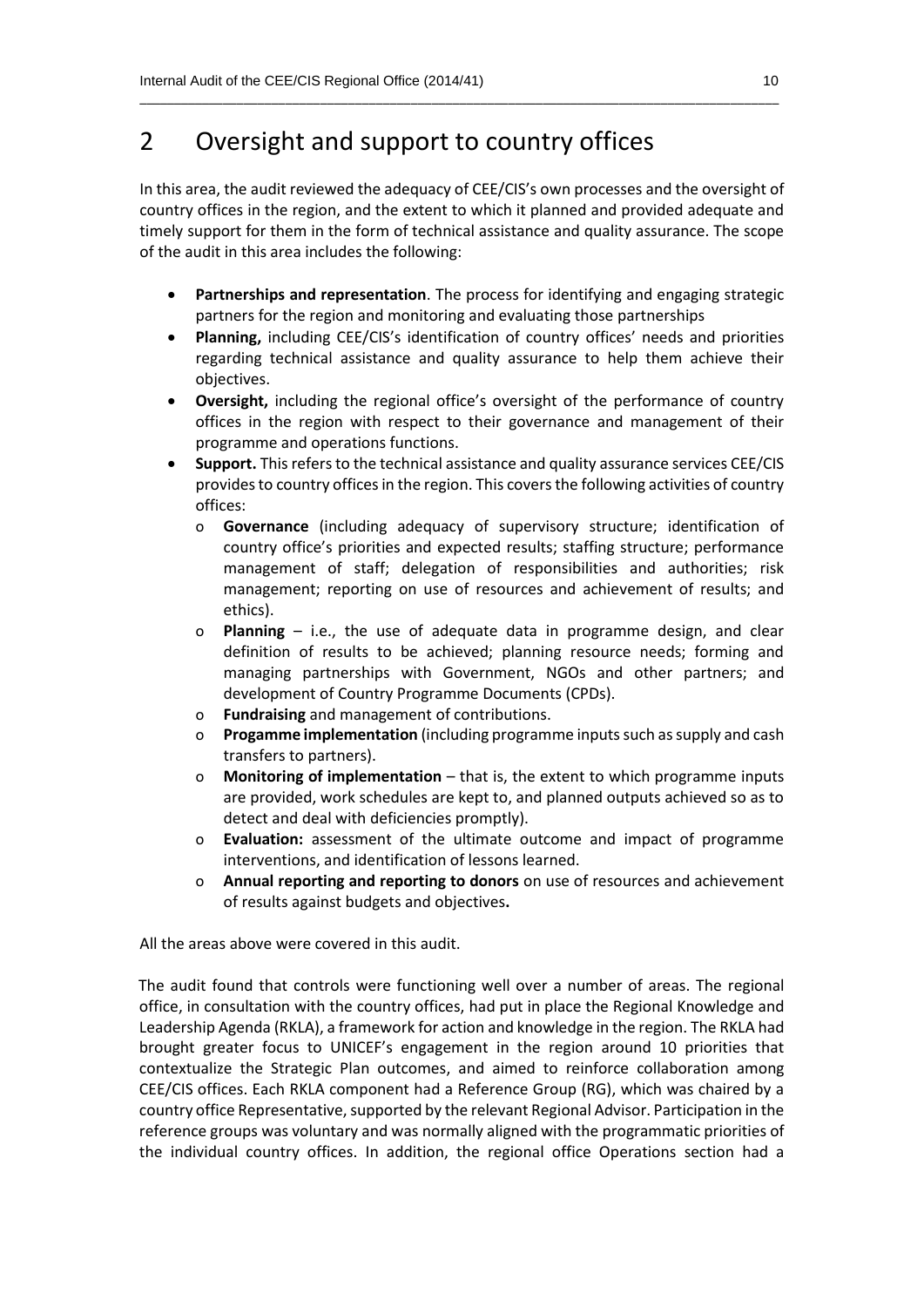mentoring system, by which more senior country‐office operations managers mentored the ones with less experience.

\_\_\_\_\_\_\_\_\_\_\_\_\_\_\_\_\_\_\_\_\_\_\_\_\_\_\_\_\_\_\_\_\_\_\_\_\_\_\_\_\_\_\_\_\_\_\_\_\_\_\_\_\_\_\_\_\_\_\_\_\_\_\_\_\_\_\_\_\_\_\_\_\_\_\_\_\_\_\_\_\_\_\_\_\_\_\_\_\_\_\_\_

The office had instituted a Regional Evaluation Management Committee (RMEC), the main role of which was to ensure a credible evaluation management process. The office had also launched five multi‐country evaluations covering five out of the 10 thematic priority areas in the region. These thematic evaluations had been managed through a steering group comprised of both regional office and country offices staff.

However, the audit made the following observations.

#### Regional strategy

The *Guidelines for the Preparation of the 2014-2017 Office Management Plans* (CF/PD/PRO/2012-003) require the office plan to outline the strategies that will be put in place to achieve the results including an analysis of the significant risk, and performance benchmarks and indicators to monitor and manage performance.

The Regional Office Management Plan (ROMP) for 2014 to 2017 states that the RKLA (see previous page) will inform and guide UNICEF engagement in CEE/CIS with a strategic focus on the identified 10 key results areas. The RKLA would also be the framework for a "theory of change", based on a regional consensus that the progressive realization of child rights and reduction of equity gaps was best achieved through changes in systems at national and subnational levels.

In March 2012 a draft strategy paper was prepared and presented to the ROMT. All elements of this 2012 draft strategy paper were then taken on board by different processes/mechanisms, e.g. reference groups, multi‐country evaluations etc. At the time of the audit, the regional office had put in place the multi‐country evaluations, to confirm the positioning of selected countries with respect to their RKLA strategic focus in thematic areas.

However, the RKLA in its current state could not be considered as a finalized regional strategy. It was the compilation of the different statuses of the processes/mechanisms put in place after the draft strategy. The regional office had not yet consolidated the lessons learned from the exercises undertaken by the country offices to self‐assess or have externally assessed their status in their focus thematic areas. Moreover, no mechanism existed to regularly assess the validity of the set framework.

**Agreed action 5 (medium priority):** The CEE/CIS Regional Office has agreed to finalize its regional strategy by consolidating all the key elements of the Regional Knowledge and Leadership Agenda implementation, taking the lessons learned from the multi-country evaluations, and including a mechanism to regularly assess the strategy's validity.

Staff responsible for taking action: Regional Chief of Planning Date by which action will be taken: 31 March 2015

#### Baseline and targets for country programmes

In the 2012‐2013 ROMP, the regional office had recognized the constraints the country offices had with regard to availability of sufficiently disaggregated data for situation analysis, and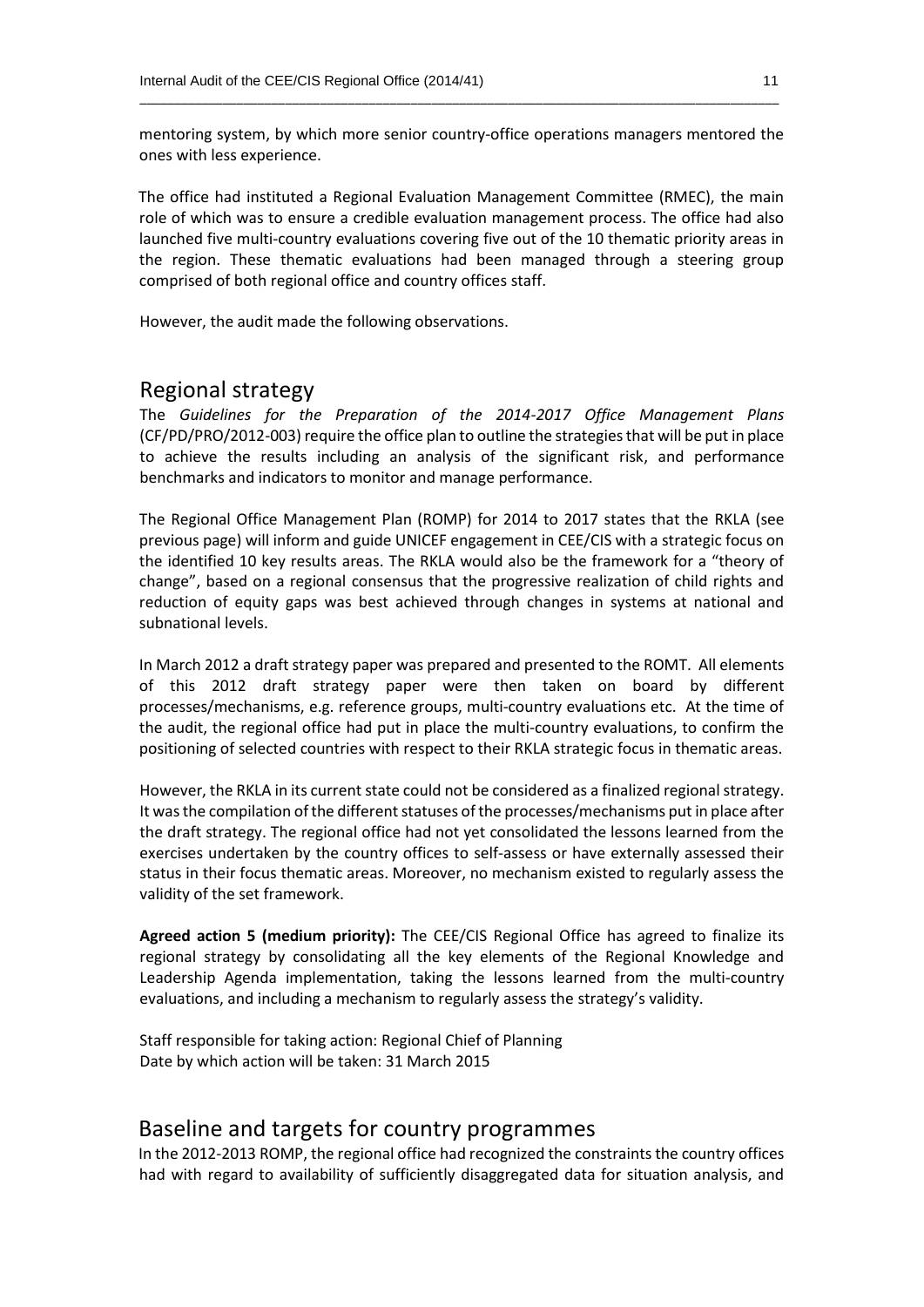therefore also with the proper definition of baseline and target indicators for programme outcomes and outputs to be monitored.

\_\_\_\_\_\_\_\_\_\_\_\_\_\_\_\_\_\_\_\_\_\_\_\_\_\_\_\_\_\_\_\_\_\_\_\_\_\_\_\_\_\_\_\_\_\_\_\_\_\_\_\_\_\_\_\_\_\_\_\_\_\_\_\_\_\_\_\_\_\_\_\_\_\_\_\_\_\_\_\_\_\_\_\_\_\_\_\_\_\_\_\_

The office stated that it would address this by making a systematic effort during the 2012- 2013 biennium to enhance availability and quality of data and the capacity for improved analysis baselines and indicators. However, a review of a sample of results assessment matrices showed that a number of countries still did not have baselines or clearly defined indicators for their outputs. Discussions with regional advisors indicated that they were aware of this but there was no organized effort to address it (and it was not covered in the 2014‐ 2017 ROMP).

**Agreed action 6 (medium priority):** The CEE/CIS Regional Office agrees that, where there are gaps in the definition of country office programme baselines and indicators, it will institute a systematic process to help them resolve this at the commencement of the country programme, taking into account the constraints linked to data availability in the countries concerned.

Staff responsible for taking action: Regional Chief of Planning Date by which action will be taken: 31 December 2014

#### Technical assistance

1

The main input used in the implementation of the regional workplans is use of consultants and academic institutions for specialized services, for which the country offices often request assistance. However, the audit noted that the regional office did not prepare a consolidated input/resource plan that would compile all the required specialist services as identified in the plans. Supply plans for technical services are required by Section 4 of UNICEF's Programme Policy and Procedure Manual (PPPM), and by Chapter 3 of the Supply Manual. The consolidation of the annual technical service requirement plans would allow the office to proactively identify potential experts, particularly in new and/or undeveloped areas of expertise that are not on the roster.

In addition, the audit noted that the regional advisors maintained individual lists of consultants; the regional office did not have a consolidated roster covering all the different knowledge and technical specializations it used. Administrative Instruction CF/AI/2013‐001 requires the use and maintenance of rosters of candidates that have been pre‐screened (for example, reference checks performed). Up-to-date rosters of pre-qualified potential consultants should make the contracting process more efficient. The pre‐qualification process also ensures checks of potential consultants against the UN Security Council resolution 1267 list.<sup>7</sup> This would also benefit the country offices, who regularly request regional office assistance in identifying technical expertise.

The regional office had already collated the information on the technical assistance lists maintained by the different countries. In so doing, the office looked at the criteria by which the rosters were organized, the numbers of individuals and institutions on the roster, how long they had been on the roster, and other factors. This was intended to form a solid basis for the creation of a regional database of technical service providers as well as the standards by which the rosters can be built and maintained.

 $7$  A list of individuals/entities that have been identified as associated with Al-Qaida or the Taliban.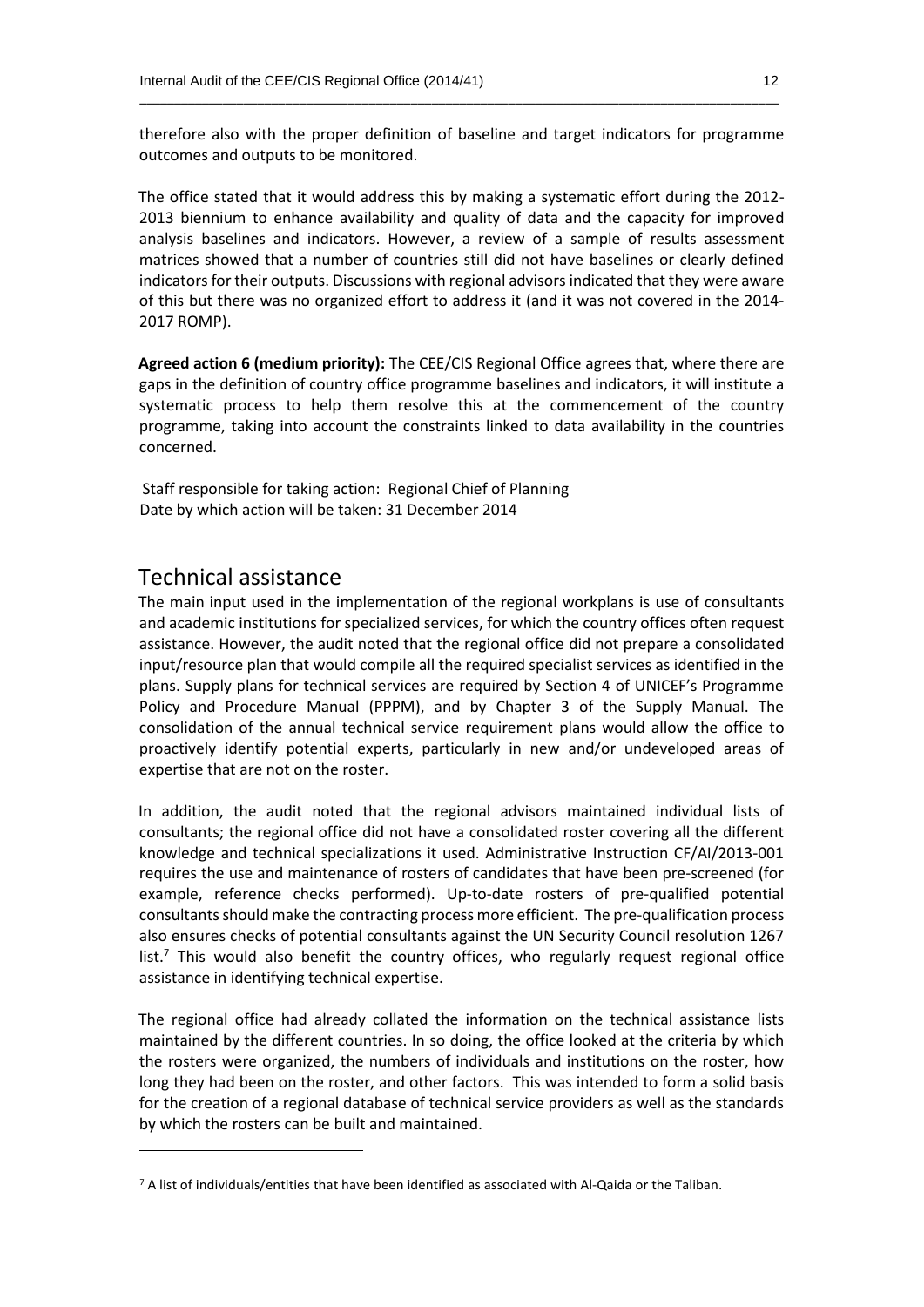**Agreed action 7 (medium priority):** The CEE/CIS Regional Office agrees to:

i. Maintain a consolidated roster of technical service providers, and put in place standard procedures for their pre‐qualification and inclusion, and for regular review and update of the roster.

\_\_\_\_\_\_\_\_\_\_\_\_\_\_\_\_\_\_\_\_\_\_\_\_\_\_\_\_\_\_\_\_\_\_\_\_\_\_\_\_\_\_\_\_\_\_\_\_\_\_\_\_\_\_\_\_\_\_\_\_\_\_\_\_\_\_\_\_\_\_\_\_\_\_\_\_\_\_\_\_\_\_\_\_\_\_\_\_\_\_\_\_

- ii. Share the roster with country offices for their contracting purposes.
- iii. Consolidate input supply plans and proactively source suppliers/consultants for technical services not covered by the roster.

Staff responsible for taking action: Deputy Regional Director Date by which action will be taken: 31 March 2015

#### Programme team meetings

Although a number of the RKLA's components have cross‐sectoral implications, regional advisors interact with the reference groups and with relevant concerned regional advisors on a bilateral basis. There is currently no forum where all relevant programme staff can discuss the programme priorities, as well as reinforce cross sectoral approaches which can be shared with the country offices for the execution of their work plans. In a May 2014 meeting of the ROMT, it was agreed that programme section meetings would be put in place. This could form the basis of input into an inclusive programme group meeting from which strategic issues would be taken to the ROMT.

**Agreed action 8 (medium priority)**: The CEE/CIS Regional Office agrees to establish a programme group meeting that would complement the Regional Office Management Team through its technical discussions of the regional office and country offices programme priorities as defined in their workplans.

Staff responsible for taking action: Deputy Regional Director Date by which action will be taken: Immediate

#### Field missions

-

For 2013, the list of approved trips from VISION showed that 255 trips were made to 13 of the 22 countries in the region. Nine of the countries had visits related to the mid‐term reviews of their country programmes; the other trips related to conferences and workshops

**Provision of trip reports:** The office had a team-based approach in assisting country offices during the preparation of the Country Programme Document (CPD),<sup>8</sup> the UNDAF<sup>9</sup> process and mid‐term reviews of country programmes (MTRs). The audit was told that, during these visits, some oversight was performed. In this regard the country had instituted a procedure whereby travelling regional advisors were required to ensure the purpose of the travel was clarified with the country office. For their technical support trips, a trip report with recommendations

<sup>&</sup>lt;sup>8</sup> The CPD is the document that sets out what a country office will do for the next five-year period, and with what resources. It is initially submitted to UNICEF's Executive Board and, when approved, becomes the basic document for the five‐year country plan.

<sup>9</sup> The United Nations Development Assistance Framework (UNDAF), which is a broad agreement between the UN as a whole and a government, setting out the latter's chosen development path, and how the UN will assist.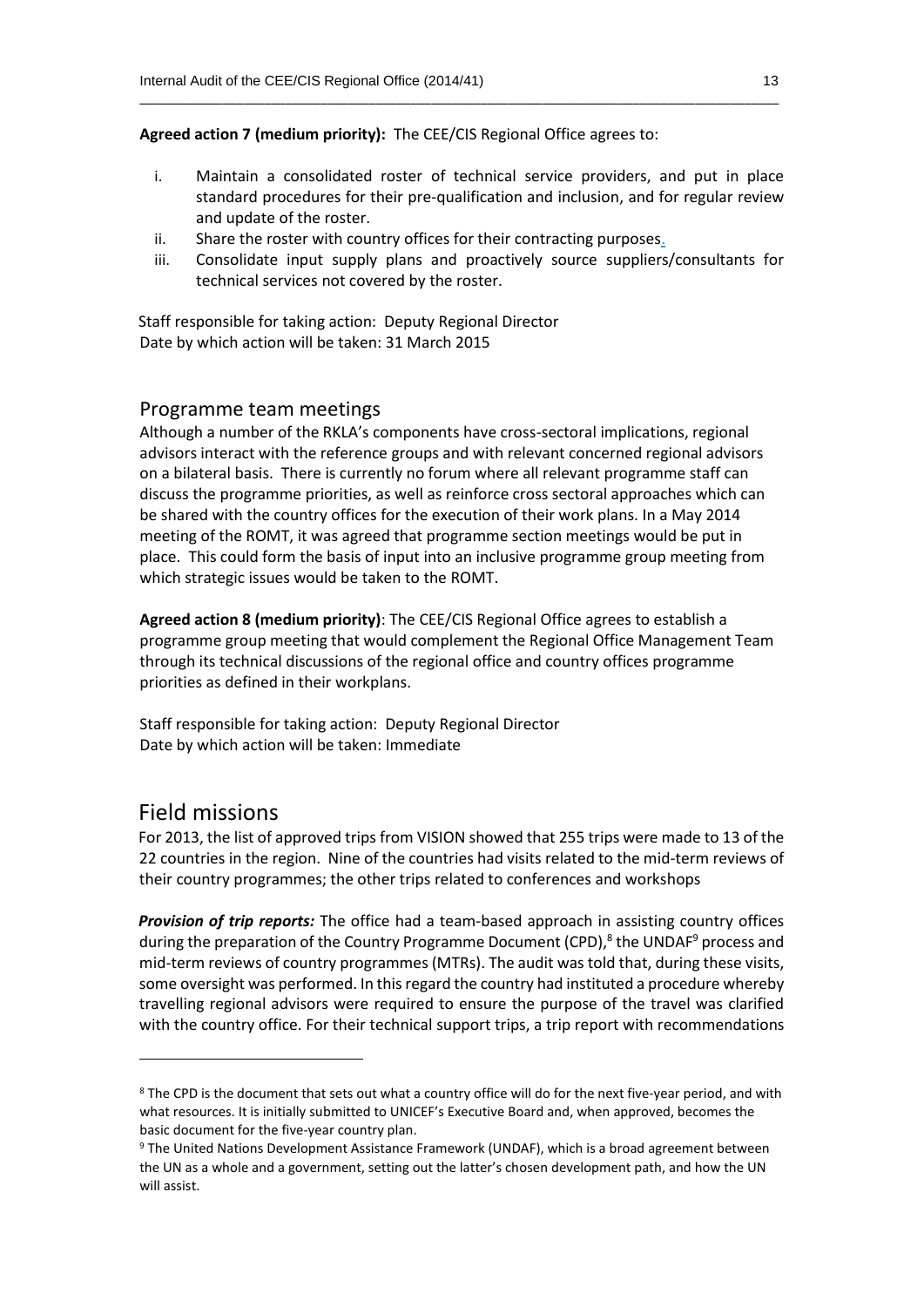(which, according to the regional office, would include some arising from oversight activities) was to be shared with the country office for their consideration.

\_\_\_\_\_\_\_\_\_\_\_\_\_\_\_\_\_\_\_\_\_\_\_\_\_\_\_\_\_\_\_\_\_\_\_\_\_\_\_\_\_\_\_\_\_\_\_\_\_\_\_\_\_\_\_\_\_\_\_\_\_\_\_\_\_\_\_\_\_\_\_\_\_\_\_\_\_\_\_\_\_\_\_\_\_\_\_\_\_\_\_\_

In the audit's discussion with selected country offices, it was noted that not all trip reports were provided to them for their review as per procedure. One country stated that, from nine technical support missions, only three trip reports had been received. In addition the regional office had no way to identify which trip reports had been shared with the country office.

*Ensuring coverage of all countries:* The annual travel plan was mainly based on country office requirements. The audit noted that although all country offices were included on the plan, priority was given to countries due to produce CPDs or to have MTRs. There was no system to ensure coverage of countries that were not preparing any statutory documents, had not put in a request, and were not a priority country according to the RKLA. If an office already had a CPD and opted not to have an MTR, then technically it could be overlooked until it was time to prepare the next CPD.

**Agreed action 9 (medium priority):** The CEE/CIS Regional Office agrees to strengthen oversight to country offices by using a tracking mechanism to ensure that trips reports for technical support missions are prepared on a timely basis and shared with the country office, and that the country office acknowledges receipt; and that issues in the report are escalated where necessary.

Staff responsible for taking action: Regional Chief of Planning and Regional Chief of ICT Date by which action will be taken: 31 December 2014

#### Oversight over country office governance mechanisms

The audit reviewed the mechanisms in place in the regional office for the oversight of country offices' governance mechanisms and noted the following.

*Priorities and performance measurement:* UNICEF's Programme Policy and Procedure Manual states that the country offices are expected to share their annual management plans (AMPs) with the regional office, and suggests that the Regional Director could use the occasion of the Regional Management Team (RMT) meeting to review offices' performance against the programme management indicators set out in the AMPs.

However, the regional office was not receiving the AMPs from the country offices and it did not monitor their progress. Although the regional office did not specifically monitor the programme management indicators set out in the AMPs, it did monitor against a number of indicators provided through the Regional Dashboard facility on inSight and through the regional office's monthly monitoring report (MMR).

*Escalation of risks:* UNICEF's ERM Policy, as updated in 2013, states that, where relevant, risks should be escalated<sup>10</sup> to the regional office or headquarters. The audit noted that two country offices had escalated three different risks to the regional office by reporting them in inSight.<sup>11</sup>

-

 $10$  This is necessary for risks that can only be addressed at a higher level than that of the country office.

<sup>&</sup>lt;sup>11</sup> InSight is the performance component in UNICEF's management system, VISION. It streamlines programme and operations performance management, increases UNICEF staff access to priority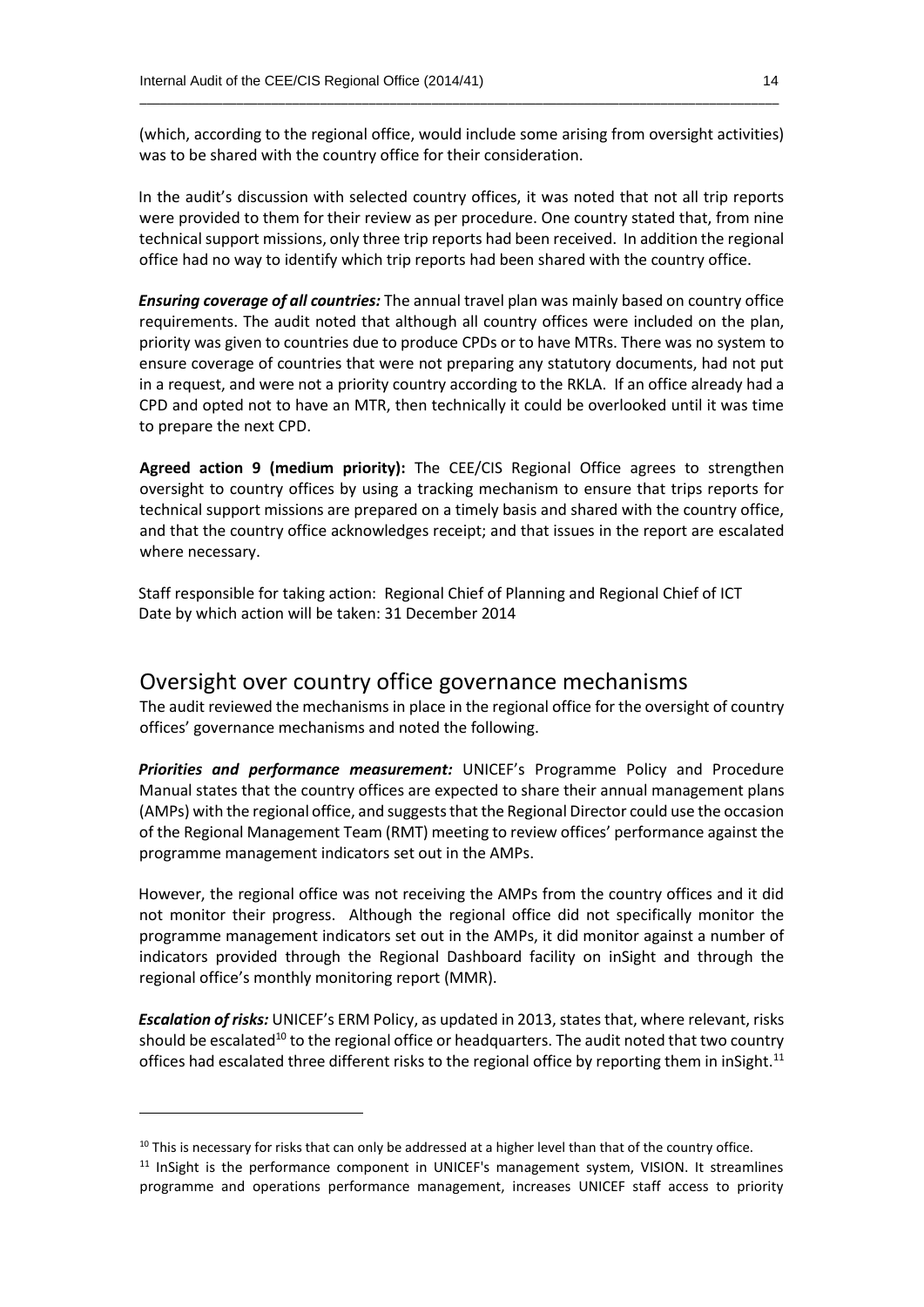However, at the time of the audit, the regional office was not aware of these risks. Indeed, the ERM focal point had reviewed inSight in January 2014 and at that time these risks had not yet been escalated to the regional office. Since the system gave no notification, the regional office did not know that these risks had been escalated to it.

\_\_\_\_\_\_\_\_\_\_\_\_\_\_\_\_\_\_\_\_\_\_\_\_\_\_\_\_\_\_\_\_\_\_\_\_\_\_\_\_\_\_\_\_\_\_\_\_\_\_\_\_\_\_\_\_\_\_\_\_\_\_\_\_\_\_\_\_\_\_\_\_\_\_\_\_\_\_\_\_\_\_\_\_\_\_\_\_\_\_\_\_

When the audit brought this to the attention of the regional office, the three instances were followed up and the office found that one should not have been escalated and in the case of the two other risks, support required from the regional office had already been given to the country offices concerned.

**Agreed action 10 (medium priority):** The CEE/CIS Regional Office has agreed to:

- i. Ensure systematic receipt of annual management plans (AMPs) of the country offices and develop a methodology to review and provide feedback on the quality of the AMPs and monitor their performance against the offices' management indicators.
- ii. Ensure there is a process for notification and follow-up action of risks escalated by country offices.

Staff responsible for taking action: Regional Chief of Planning and ERM focal point Date by which action will be taken: 31 December 2014

#### Support to advocacy and fundraising in the region

The CEE/CIS region is characterized by countries that are classified by the World Bank as high to middle income countries but with very different socio-political make-ups. This has an impact on donor interests in the region. To address the varying donor interest and funding gaps, a regional thematic fund was established in 2013 following the approval of the regional resource mobilization<sup>12</sup> strategy in November 2012.

The regional office stated that it was now revising its 2012 resource mobilization strategy, in order to ensure full alignment with the current global resource mobilization strategy. However, it had not completed its mapping of current partnerships and collaborative relationships in the region. This is particularly necessary because of the diversity and paucity of donor interest in the different areas of the region, and the need to continue to identify opportunities and put in place a practical action plan with clear accountabilities for follow-up in the revised resource mobilization strategy.

The regional office had recently introduced a procedure that required proposals over US\$ 500,000 to be submitted to it for review. In general, however, it did not monitor what proposals the country offices had made and what possible funds were in the pipeline. As the revised regional resource mobilization strategy would be aligned to the strategic focus of the

1

performance information, and exchanges between country offices, regional offices and HQ divisions, as everyone sees the same data/information.

<sup>&</sup>lt;sup>12</sup> While the terms "resource mobilization" and "fundraising" are often used interchangeably, the former is slightly broader; although fundraising is its largest single component, it also includes mobilizing resources in the form of people (volunteers, consultants and seconded personnel), partnerships, or equipment and other in‐kind donations.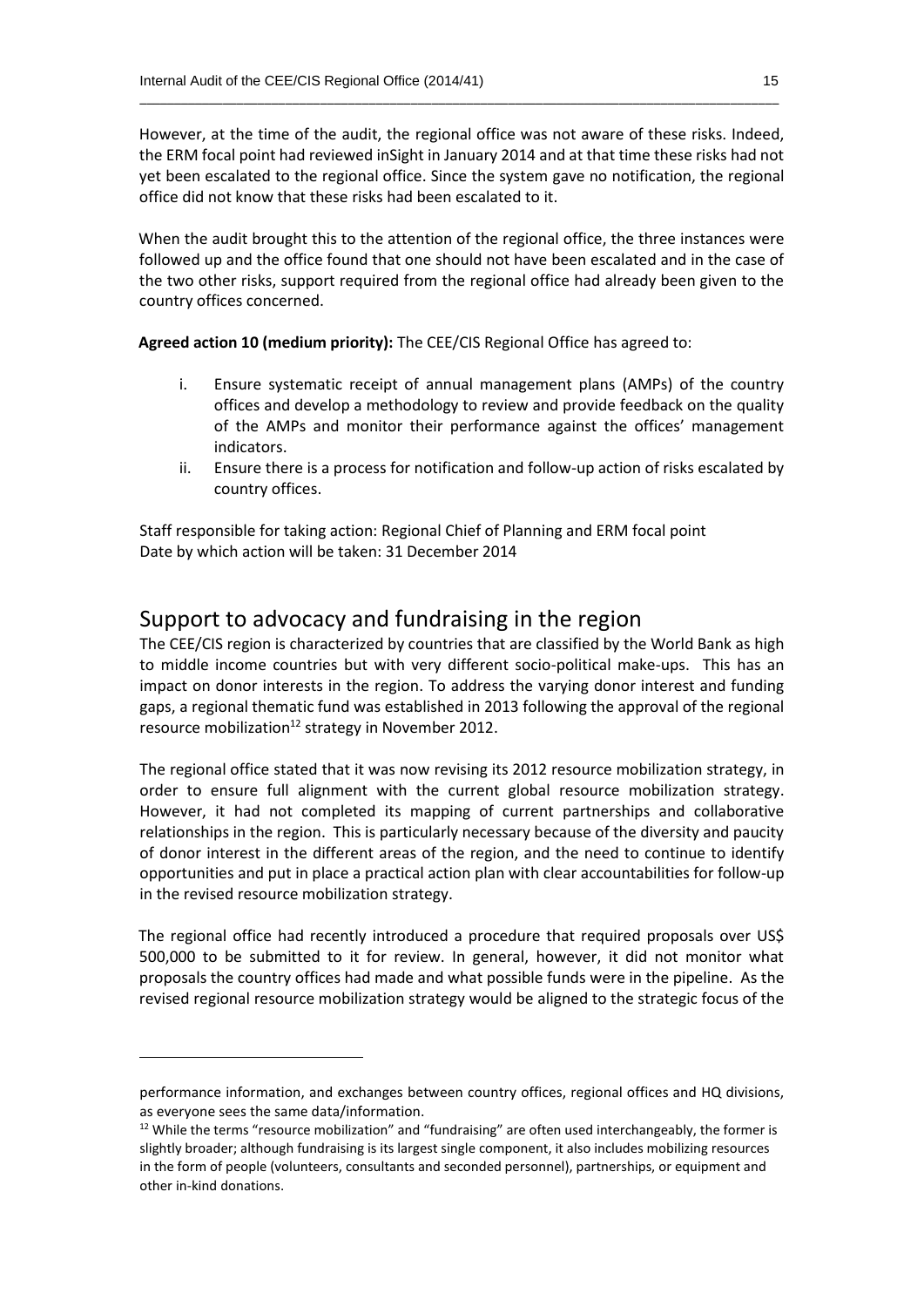RKLA components, it would be important to ensure that country office's resource mobilization activities were aligned with the regional focus.

\_\_\_\_\_\_\_\_\_\_\_\_\_\_\_\_\_\_\_\_\_\_\_\_\_\_\_\_\_\_\_\_\_\_\_\_\_\_\_\_\_\_\_\_\_\_\_\_\_\_\_\_\_\_\_\_\_\_\_\_\_\_\_\_\_\_\_\_\_\_\_\_\_\_\_\_\_\_\_\_\_\_\_\_\_\_\_\_\_\_\_\_

The regional office stated that it monitored the funding level against the Country Programme ceilings and when possible made allocations from global discretionary funds. The regional office's regional view of Other Resource (OR) funding gaps in inSight showed significant differences in OR funding, ranging from 79 percent overall underfunded for one country programme to 49 percent overfunded for another. Six of the 21 countries were over 50 percent underfunded.

However, this does not highlight the difference in a country programme's funding levels at the level of individual outcomes; if one or more planned outcome of a country programme has insufficient funding, it could adversely impact the country office's ability to achieve its objectives, as well as contribute to organizational and regional strategic objectives.

**Agreed action 11 (medium priority):** The CEE/CIS Regional Office agrees to:

- i. Complete and document mapping of the current partnerships and collaborative relationships, and use this to inform the revision of resource mobilization strategy.
- ii. Put in place a monitoring mechanism to ensure that the resource mobilization strategies and efforts in the region are focused on, and aligned to, the identified programmatic priorities.
- iii. Perform a region‐wide funding‐gap analysis and, in coordination with the relevant country offices, address the implications of its findings on achievement of results.

Staff responsible for taking action: Deputy Regional Director, Regional Chief of Planning and Partnership Manager

Date by which action will be taken: 30 June 2015

#### Support to HACT implementation in the region

UNICEF offices are required to implement the Harmonized Approach to Cash Transfers (HACT). With HACT, the office relies on implementing partners to manage and report on use of funds provided for agreed activities. This reduces the amount of supporting documentation UNICEF demands from the partner, thus cutting bureaucracy and transaction costs.

HACT makes this possible by requiring offices to systematically assess the level of risk before making cash transfers to a given partner, and to adjust their method of funding and assurance practices accordingly. HACT therefore includes micro‐assessments of the individual implementing partners that are either government entities or NGOs. There should also be a macro‐assessment of the country's financial management system. As a further safeguard, the HACT framework requires offices to carry out assurance activities regarding the proper use of cash transfers. Assurance activities should include spot checks, programme monitoring and special audits.

HACT is required for two other UN agencies (UNDP and UNFPA), and country offices should coordinate with them to ensure best use of resources. A revised Harmonized Approach to Cash Transfers (HACT) framework, endorsed by UNDP, UNFPA and UNICEF, was adopted on 6 February 2014.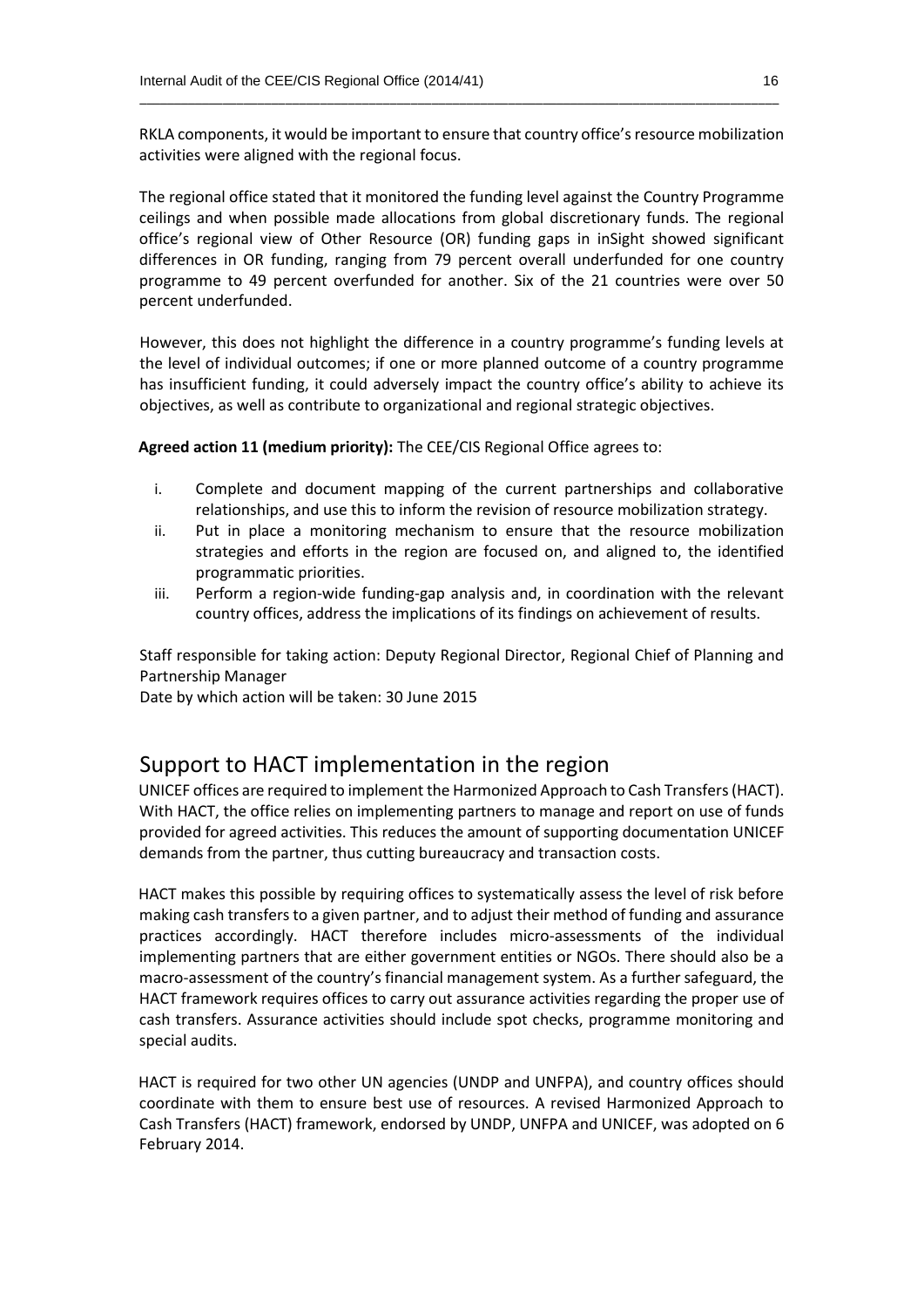The regional office is responsible for oversight of HACT implementation in the 21 country offices in the region and for provision of support as appropriate. As at June 2014, the country offices in the CEE/CIS region had a total of outstanding direct cash transfers (DCTs)<sup>13</sup> of US\$ 13.7 million between them. Of this, an amount US\$ 0.9 million (6 percent) had been outstanding for over six months.

\_\_\_\_\_\_\_\_\_\_\_\_\_\_\_\_\_\_\_\_\_\_\_\_\_\_\_\_\_\_\_\_\_\_\_\_\_\_\_\_\_\_\_\_\_\_\_\_\_\_\_\_\_\_\_\_\_\_\_\_\_\_\_\_\_\_\_\_\_\_\_\_\_\_\_\_\_\_\_\_\_\_\_\_\_\_\_\_\_\_\_\_

UNICEF asked all regional offices to develop a regional HACT action plan for 2014 to 2015, against which headquarters was to allocate an approved amount. The regional office delayed in preparing the action plan, which was only submitted in May 2014. However, at the beginning of 2014, it had issued a survey asking country offices what activities they had undertaken to implement HACT. Based on that survey, a summary of the status of HACT in the region's country offices was provided to the regional director, classifying individual country offices as compliant or non‐compliant, and providing some recommendations. The summary acknowledged that it did not have full access to all the necessary documents, that eight countries accounting for 38 percent of the DCTs had not responded to the request for information, and that the regional office had not been following up HACT in the region.

No further action was taken until June 2014, when another survey was sent to the country offices requesting additional information on their HACT implementation status, including questions on the countries' Supreme Audit Institutions (SAIs).<sup>14</sup> In discussions with sampled country offices, the audit noted that a number of countries still required Government institutions to submit all the invoices and receipts supporting liquidations. Working with an SAI will reduce the need to review documents in detail and provide more time for an office to focus on programme activities.

The audit also noted that none of the surveys performed or actions plan submitted had considered the required linkage to programme monitoring.

**Agreed action 12 (medium priority):** The CEE/CIS Regional Office agrees to:

- i. Finalize and implement a regional action plan for the Harmonized Approach to Cash Transfers (HACT) that incorporates the necessary links to programme monitoring and consideration of Supreme Audit Institutions in the assurance process.
- ii. Use the results of the two surveys to identify countries that require additional assistance in HACT implementation and ensure that this is reflected in the action plan.
- iii. Ensure that country offices are trained in the current UNICEF HACT policy and procedures.
- iv. Institute regular monitoring of country-office compliance with HACT guidelines, with briefing to the Regional Office Management Team on the status of implementation and compliance.

Staff responsible for taking action: Regional Chief of Operations Date by which action will be taken: 15 February 2015

-

 $13$  Cash transfers are outstanding when they have been made but not yet liquidated (e.g. the partner has not yet accounted in full for their use). The fact that a DCT is outstanding does not necessarily indicate misuse by a partner, but may suggest that there have been delays to implementation, or in the submission of paperwork accounting for their use.

<sup>&</sup>lt;sup>14</sup> A country's SAI is typically the Auditor General or Comptroller General or the National Audit Office. A full list is available at www.intosai.org.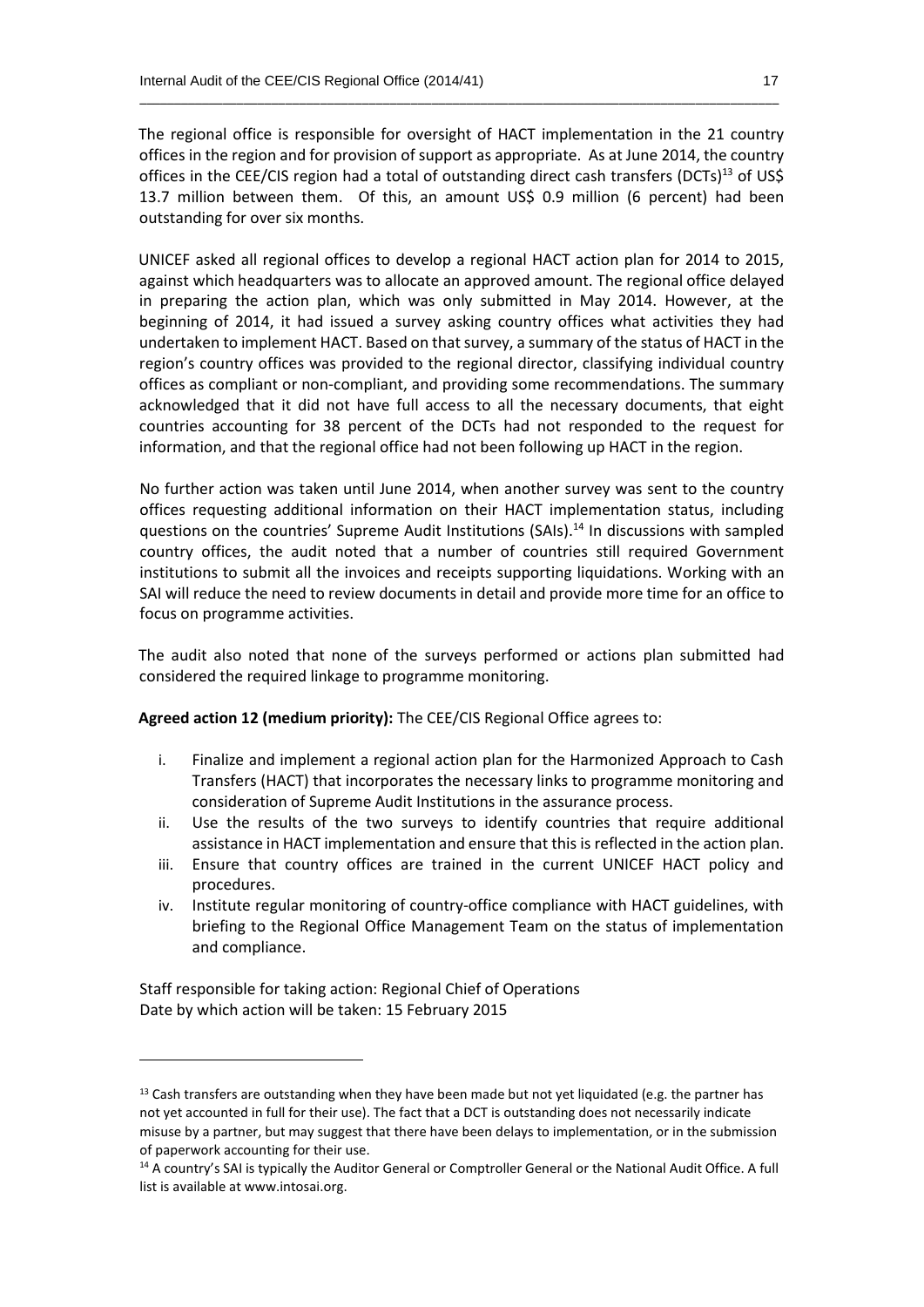#### Support to monitoring and evaluation in country offices

Country offices are expected to draw up an integrated monitoring and evaluation plan (IMEP). The regional office prepares a consolidated annual IMEP of its own, based on individual regional advisor submissions on their plans for thematic/regional evaluations and studies. For 2012-2013 these were compiled by section. However, the finalized matrix seen by the audit did not clearly and fully indicate what had or had not been achieved and why. Also, a number of the studies, surveys and evaluations were carried over from one year to the next and even into the 2014 IMEP.

\_\_\_\_\_\_\_\_\_\_\_\_\_\_\_\_\_\_\_\_\_\_\_\_\_\_\_\_\_\_\_\_\_\_\_\_\_\_\_\_\_\_\_\_\_\_\_\_\_\_\_\_\_\_\_\_\_\_\_\_\_\_\_\_\_\_\_\_\_\_\_\_\_\_\_\_\_\_\_\_\_\_\_\_\_\_\_\_\_\_\_\_

The 2014 IMEP was compiled by RKLA priority, providing clear linkages to the strategic focus of the region and therefore more clearly in support of country office programmes. However, the audit noted that five out of six studies and surveys in the 2014 IMEP were carried over from 2012. At the time of the audit, only one had been finalized and two were in progress.

Neither did the IMEP outline the support that would be provided to country offices with regard to programme monitoring systems, given the upstream nature of the activities. Country offices and regional advisors spoken to by the audit stated that there was currently no regular feedback on the implementation of activities, or on monitoring IMEP implementation.

**Agreed action 13 (medium priority):** The CEE/CIS Regional Office agrees to strengthen support to country offices and oversight over monitoring and evaluation by:

- i. Monitoring the fulfilment of the integrated monitoring and evaluation plan (IMEP) and using the results to inform future IMEPs to ensure that they are relevant, practical and can be achieved.
- ii. Defining specific support that the CEE/CIS Regional Office will provide to the country offices to implement IMEP activities, and ensure a feedback process on the IMEP activities implemented by the country offices, and on their processes for monitoring the implementation of the IMEP.

Staff responsible for taking action: Regional Advisor Monitoring and Evaluation Date by which action will be taken: 31 July 2015

#### Support to country offices' donor reporting

UNICEF's Programme Policy and Procedures Manual states that, as part of their oversight function, regional offices are responsible for monitoring and sample assessment of country office reporting performance in respect of the quality of reports, their timeliness, and compliance with reporting conditions. A quality assurance plan details the responsibilities and tools that can be used to ensure that donor reports are prepared and sent on time. The Manual also encourages regional offices to conduct an annual quality assurance review of donor reports as a best practice.

The CEE/CIS Regional Office reviewed the status of donor reports through its Monthly Monitor, which was based on information from inSight. As of end of June 2014, the regional dashboard in inSight showed that the region had six overdue reports, three of which were the responsibility of the regional office itself.

The regional office had not performed a quality assurance review of donor reports in the region for over five years but was now in the process of instituting one for the 2013 donor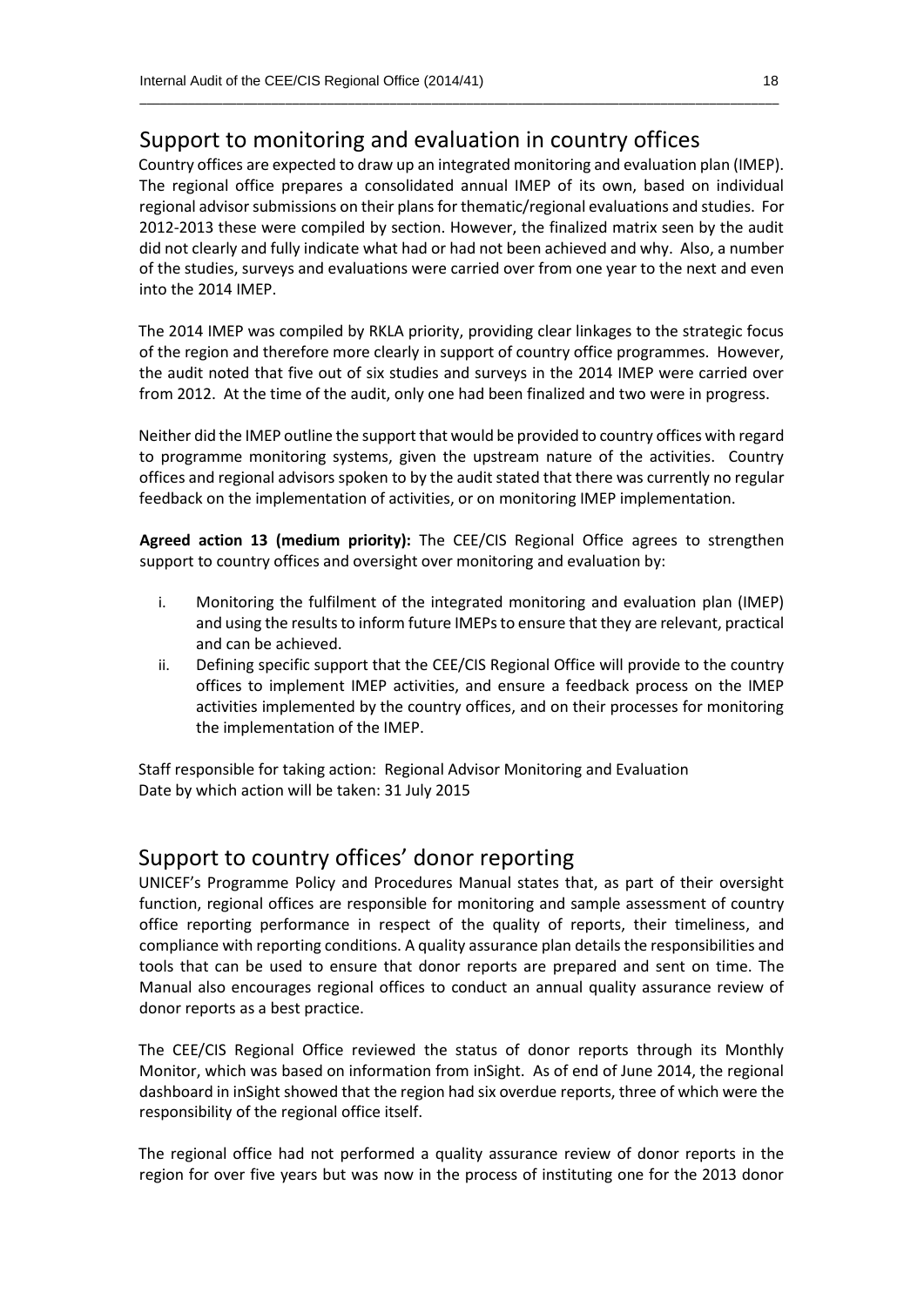reports. At the beginning of 2014, the regional office introduced a continuous quality assurance procedure for donor reporting that would require each country office to submit one donor report per year to the regional office for a detailed review. The regional office intended to ensure that this covered various types of donors and programmatic areas.

\_\_\_\_\_\_\_\_\_\_\_\_\_\_\_\_\_\_\_\_\_\_\_\_\_\_\_\_\_\_\_\_\_\_\_\_\_\_\_\_\_\_\_\_\_\_\_\_\_\_\_\_\_\_\_\_\_\_\_\_\_\_\_\_\_\_\_\_\_\_\_\_\_\_\_\_\_\_\_\_\_\_\_\_\_\_\_\_\_\_\_\_

**Agreed action 14 (medium priority):** The CEE/CIS Regional Office agrees to enhance the donor reporting process by ensuring the donor report quality assurance plan is implemented, and through regular overviews on the findings shared with country offices.

Staff responsible for taking action: Deputy Regional Director and Partnership Manager Date by which action will be taken: Immediate

#### Support to safety and security

The region had no dedicated security staff. In the regional office and in the country offices, the Chief of Operations or Manager of Operations had been designated the security focal points. None of the focal points had any reference to their security-related duties in their job descriptions or personal evaluation reports (PERs), although these are outlined in the UNICEF Security Operations Manual. In addition, the Regional Chief of Operations had had security focal point training only recently, and country office focal points spoken to by the audit stated that they had no training in this regard.

At the time of the audit, the regional office had no procedures to monitor and report on security compliance for the regional office and field offices in the region. The status of country offices' compliance with the country specific Minimum Operating Security Standards and Minimum Residential Security Standards was not available.

**Agreed action 15 (medium priority):** The CEE/CIS Regional Office agrees to strengthen its support to country offices on safety and security by:

- i. Ensuring that all security focal points are provided with relevant terms of reference on their responsibilities, that activities relating to these responsibilities are included in their personal evaluation reports, and that relevant training is provided.
- ii. Instituting a formal system for monitoring and reporting on country office's compliance with security standards and pertinent security matters, to provide regular reports to the Regional Director and the Regional Office Management Team.

Staff responsible for taking action: Regional Chief of Operations Date by which action will be taken: 31 January 2015

#### Support to information and communication technology (ICT)

The ICT function of Common Services is under the responsibility of the Regional Chief of ICT, whose scope of service covers all Geneva-based entities, including PFP, the CEE/CIS Regional Office itself, EMOPS, and PD. It also covers the Public Sector Alliances and Resource Mobilization Office (PARMO) in Brussels, the Innocenti Research Centre in Florence, and the country offices of CEE/CIS region. The following issues were noted.

*Reporting lines and responsibilities:* The Regional Chief of ICT reported to the Deputy Director of Operations and Finance in PFP and had no reporting line to the Directors of the other offices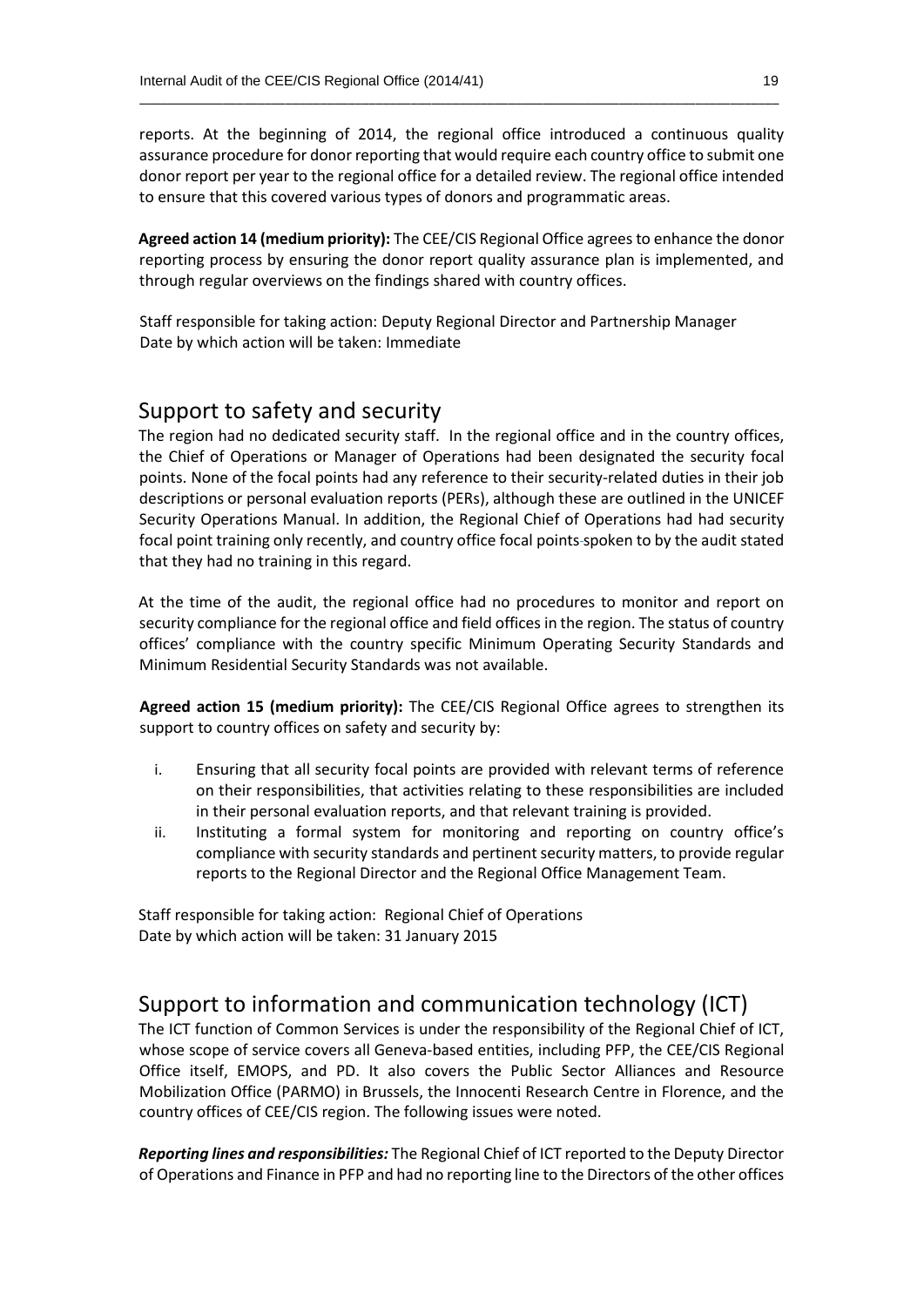served. The objectives of the Regional Chief of ICT were defined and translated into a workplan in consultation with his supervisor, but not with the Directors of the other entities concerned. Discussions with the regional office on the workplan were not documented and there was no formal approval process.

\_\_\_\_\_\_\_\_\_\_\_\_\_\_\_\_\_\_\_\_\_\_\_\_\_\_\_\_\_\_\_\_\_\_\_\_\_\_\_\_\_\_\_\_\_\_\_\_\_\_\_\_\_\_\_\_\_\_\_\_\_\_\_\_\_\_\_\_\_\_\_\_\_\_\_\_\_\_\_\_\_\_\_\_\_\_\_\_\_\_\_\_

Despite reference being made to regional office responsibilities in the job description, personal evaluation report (PER) and workplan, there had been no formal input on these responsibilities from the Regional Director. Thus, unlike for other regional chiefs and advisors, there was no compilation of country requests or identification of priority countries for technical assistance feeding into in the Regional Chief of ICT's workplan. In 2014 it was agreed that the workplan would be shared with the Regional Director, who would contribute to the chief's PER feedback.

The audit also noted that the ICT budget allocation covered only the provision of service to the Regional Office in Geneva. There was no specific allocation for any oversight or travel in support of country offices.

*Monitoring of country-office ICT:* The country offices' ICT performance was monitored using a risk‐monitoring matrix. The Regional Chief of ICT stated that they did hold frequent conference calls with the offices for the provision of technical advice or on risks identified. However, these conference calls and any agreed actions arising from them were not documented or shared with the regional office, and the risk-monitoring matrix had not been updated since 2011.

The regional office had no procedures to monitor which country offices had up‐to‐date ICT Disaster Recovery Plans (DRPs) and which of them had been tested. The office stated that a standard template for DRPs had been sent to country offices and they were reminded to test the Business Continuity Plan (BCP). But it did not follow up on which offices had actually performed simulations. The Geneva offices themselves had last performed a BCP simulation in 2011.

The regional office also monitored technical performance and system availability through a system error log. The log also informed the regional office of any problems country offices had in performing backups. However, as with the BCP simulations, the regional office had not checked which countries had done a data restoration test or check. It was noted that this backup system did not cover any country offices with Private Sector Fund Raising (PSFR) systems, as they were maintained outside the corporate systems.

**Agreed action 16 (high priority):** The CEE/CIS Regional Office agrees to strengthen its support to country offices on information and communications technology (ICT) by taking the following steps:

- i. Align the Regional Chief of ICT's reporting lines to the responsibilities and accountabilities of the post, ensuring that the Regional Director is formally involved in the definition of the post's workplan objectives and assessment of performance against the plan, and that there is documented evidence of this.
- ii. Ensure that adequate resources are provided for Regional Chief of ICT's support to the country offices in the region.
- iii. Regularly review the ICT monitoring mechanism and update it for relevance.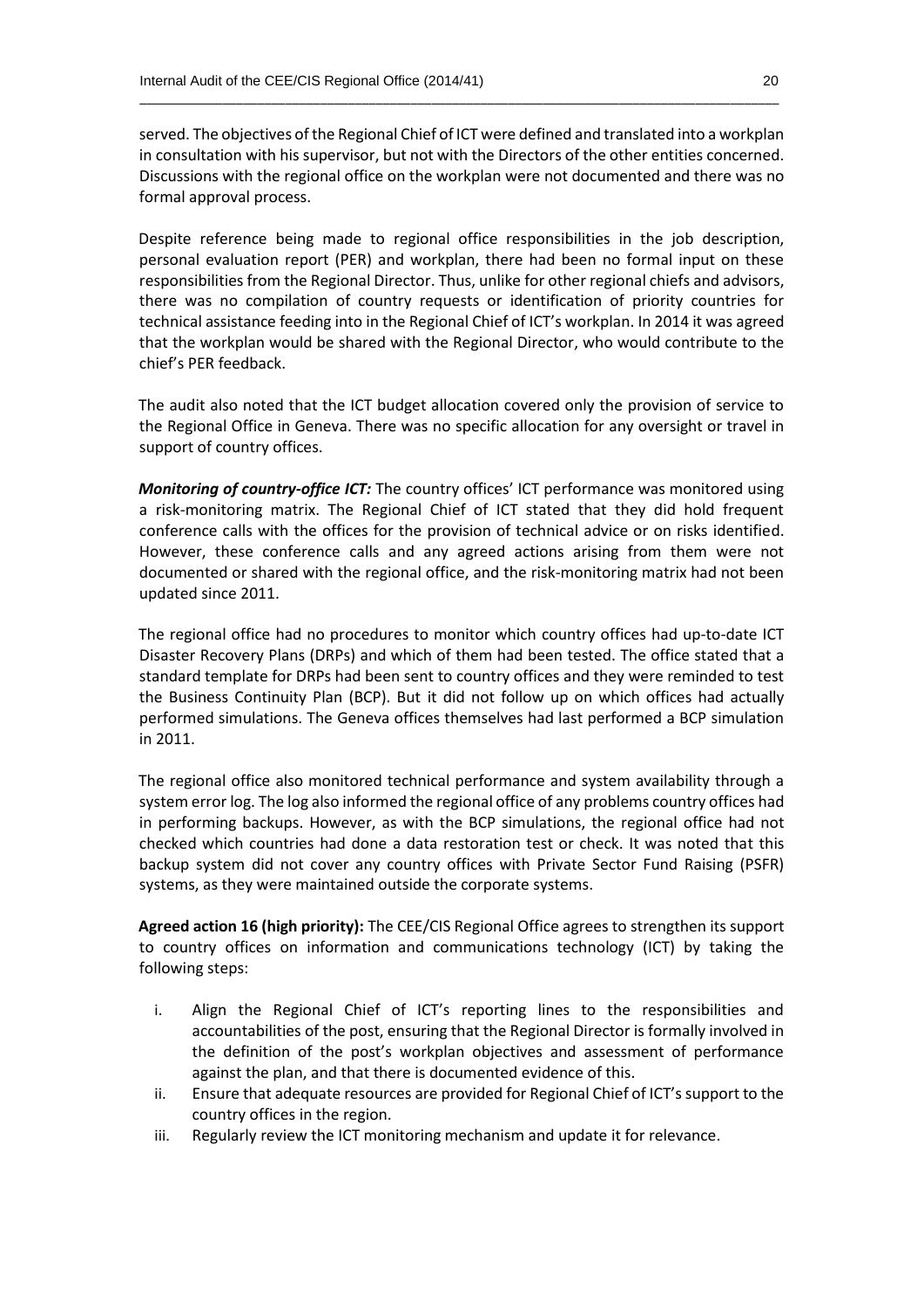iv. Document conference calls and agreed actions with country offices, follow them up, and provide a regular briefing document to the Regional Office Management Team for resolutions or decision recommendations.

\_\_\_\_\_\_\_\_\_\_\_\_\_\_\_\_\_\_\_\_\_\_\_\_\_\_\_\_\_\_\_\_\_\_\_\_\_\_\_\_\_\_\_\_\_\_\_\_\_\_\_\_\_\_\_\_\_\_\_\_\_\_\_\_\_\_\_\_\_\_\_\_\_\_\_\_\_\_\_\_\_\_\_\_\_\_\_\_\_\_\_\_

v. Institute a formal system for monitoring and reporting on periodic simulations of the Business Continuity Plans and compliance with IT Disaster Recovery Plan requirements and data restoration checks.

Staff responsible for taking action: Regional Chief of Operations and Regional Chief of ICT Date by which action will be taken: 15 February 2015

#### Oversight and support to country offices: Conclusion

Based on the audit work performed, OIAI concluded that, subject to implementation of the agreed actions described, the controls and processes over Oversight and Support to country offices, as defined above, were generally established and functioning during the period under audit.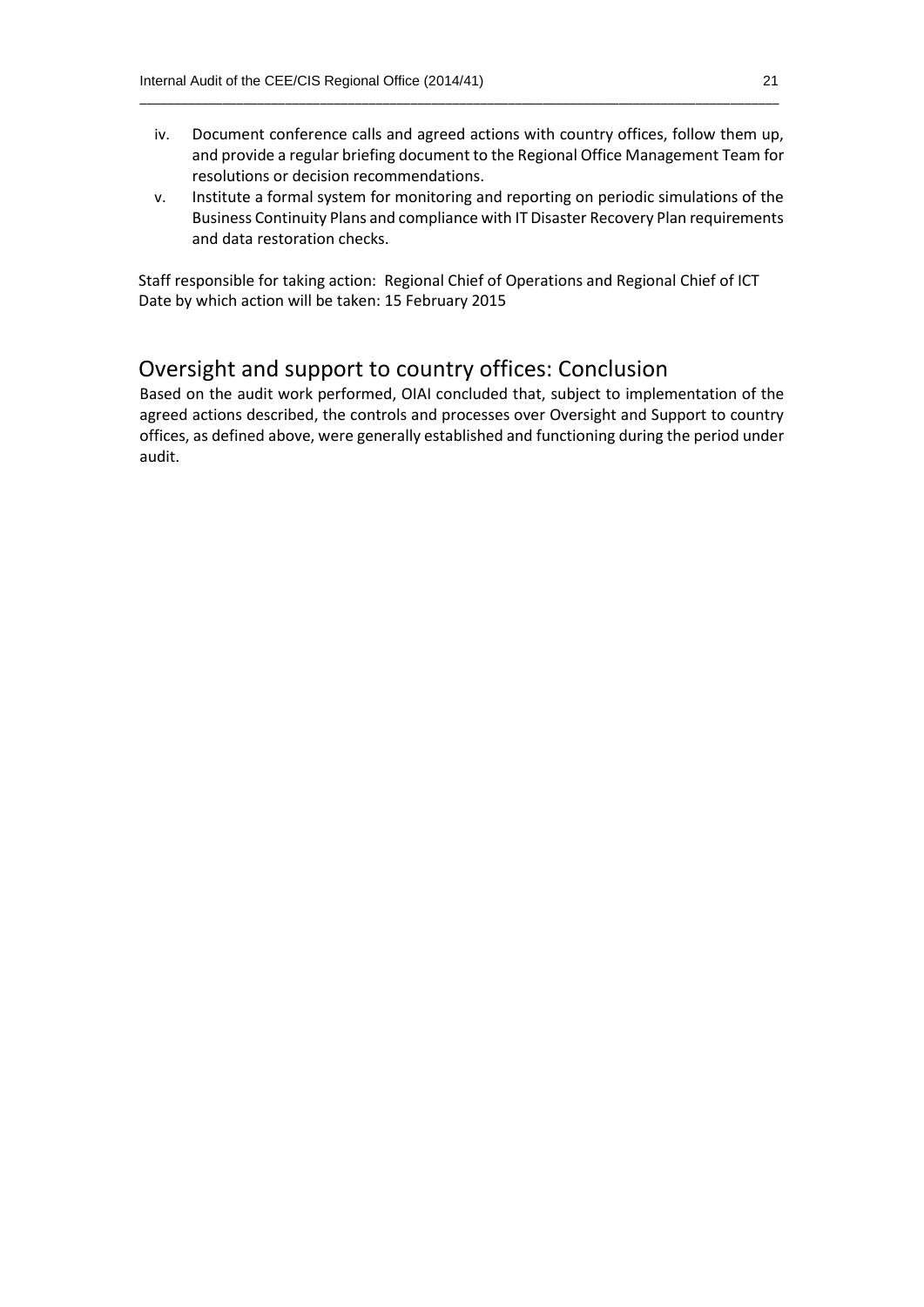## 3 Administrative and operational support

In this area the audit reviews the regional office's support processes and whether they are in accordance with UNICEF Rules and Regulations and with policies and procedures. The scope of the audit in this area includes the following*:*

\_\_\_\_\_\_\_\_\_\_\_\_\_\_\_\_\_\_\_\_\_\_\_\_\_\_\_\_\_\_\_\_\_\_\_\_\_\_\_\_\_\_\_\_\_\_\_\_\_\_\_\_\_\_\_\_\_\_\_\_\_\_\_\_\_\_\_\_\_\_\_\_\_\_\_\_\_\_\_\_\_\_\_\_\_\_\_\_\_\_\_\_

- **Financial management**. This covers budgeting, accounting, bank reconciliations and financial reporting.
- **Procurement and contracting.** This includes the full procurement and supply cycle, including bidding and selection processes, contracting, transport and delivery, warehousing, consultants, contractors and payment.
- **Asset management**. This area covers maintenance, recording and use of property, plant and equipment (PPE). This includes large items such as premises and cars, but also smaller but desirable items such as laptops; and covers identification, security, control, maintenance and disposal.
- **Human-resources management.** This includes recruitment, training and staff entitlements and performance evaluation (but not the actual staffing structure, which is considered under the Governance area).
- **Inventory management.** This includes consumables, including programme supplies, and the way they are warehoused and distributed.
- **Information and communication technology (ICT)**. This includes provision of facilities and support, appropriate access and use, security of data and physical equipment, continued availability of systems, and cost-effective delivery of services.

All of the above areas were covered in this audit (excluding asset management which had been assessed as low risk).

The audit found that controls were functioning well over a number of areas. There was a monthly check of the alignment between the Table of Authority, Approva<sup>15</sup> and the roles assigned in VISION.

However, the audit made the following observations.

#### Budget management

-

According to inSight, the total budget of the regional office increased from US\$ 6.26 million in 2013 to US\$ 11.18 million in 2014, a significant increase of US\$ 4.92 million or 79 percent. However, the regional office could only explain 66 percent of the increase (US\$ 3.26 million). Moreover, the audit found a difference of US\$ 7 million in the regional office expenses figures between the finance and budget modules of the accounting system. This difference could not be explained. The lack of correct information on budgeted amounts and unexplained differences could result in ineligible expenditure and/or errors in accounting for the regional office's funds.

**Agreed action 17 (medium priority):** The CEE/CIS Regional Office agrees to clarify and resolve the differences in its reported integrated budget utilizations.

<sup>&</sup>lt;sup>15</sup> Approva is a software tool used by UNICEF to check for segregation-of-duties conflicts.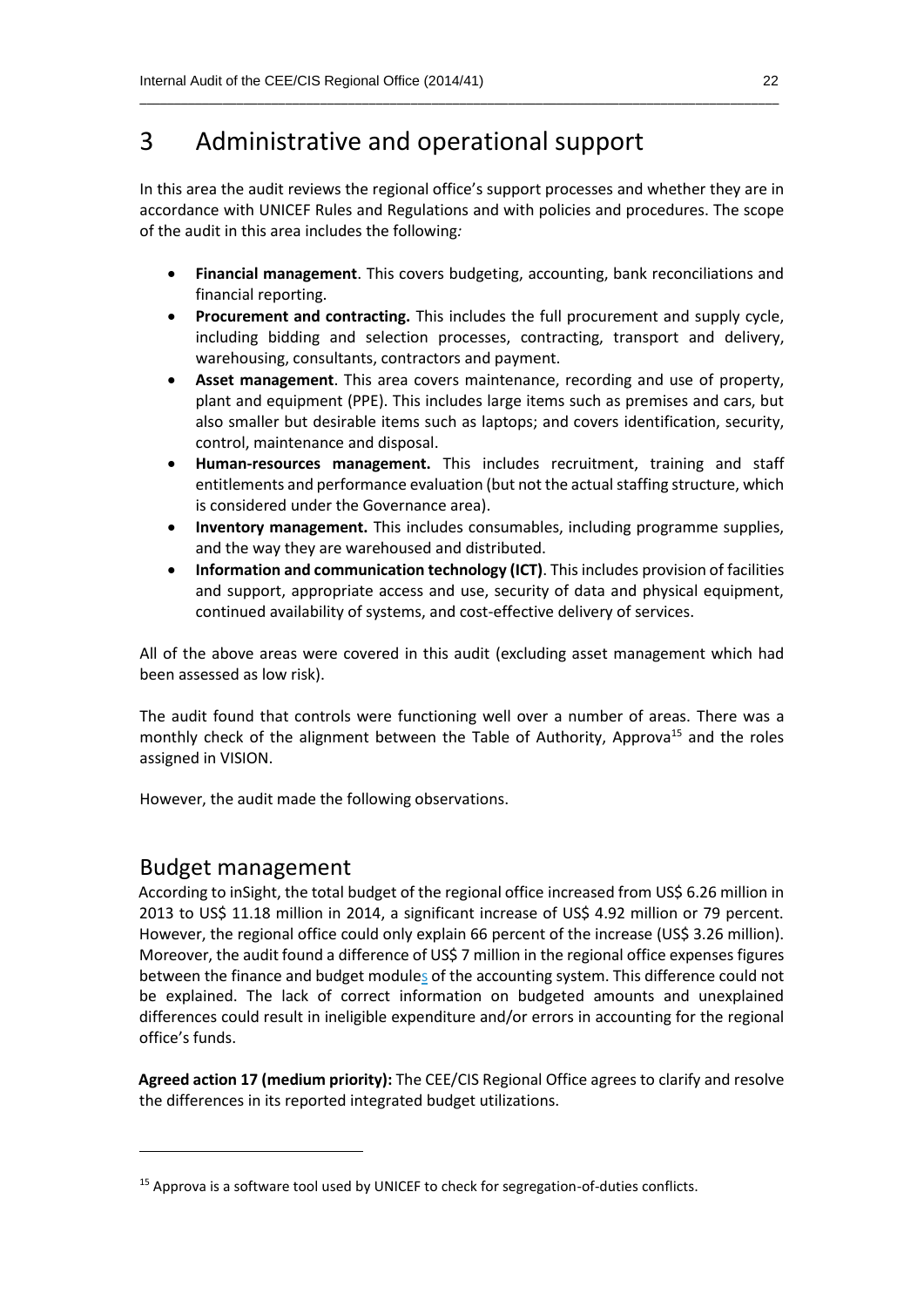Staff responsible for taking action: Regional Chief of Operations Date by which action will be taken: Immediate

#### Contracting

Over the audited period, the regional office spent a total of US\$ 2.3 million in contractual services, which represented 13 percent of its total expenses. It had contracted the services of 87 individual consultants and 51 institutional contractors.

\_\_\_\_\_\_\_\_\_\_\_\_\_\_\_\_\_\_\_\_\_\_\_\_\_\_\_\_\_\_\_\_\_\_\_\_\_\_\_\_\_\_\_\_\_\_\_\_\_\_\_\_\_\_\_\_\_\_\_\_\_\_\_\_\_\_\_\_\_\_\_\_\_\_\_\_\_\_\_\_\_\_\_\_\_\_\_\_\_\_\_\_

The regional office had a documented procedure for the selection and contracting process. The audit reviewed a sample of 11 contracts, representing 12 percent of the total amount and 8 percent of the total number of contracts, and noted the following.

*Approval of terms of reference:* The regional office workflow indicated that terms of reference (ToRs) would be signed by the requesting section and endorsed by the Human Resources section. However, the procedure was not complied with; five of the sampled ToRs had not been signed by the requestor or by the Human Resources section, and one had been signed by the requestor only. In one case, the consultancy services contracted corresponded to core staff activity, but there was no evidence in the file as to whether this had been considered by Human Resources team, and what supported the decision to use a consultancy service for staff functions.

*Reference checks:* According to the relevant UNICEF Administrative Instruction on Consultants and Administrative Contractors, "prior to the issuance of a contract, the processing office/division shall verify the academic and professional credentials of the candidate recommended for selection by conducting appropriate reference checks." However, in none the files tested was there any evidence of these checks. Moreover, this step was not included in the regional office workflow and checklist for the recruitment of consultants and individual contractors.

*Former staff and retirees:* In general, procedures for contracting with former staff and retirees were respected. However, in one case, it was not clear whether the consultant recruited who was a former staff was a retiree and therefore subject to the US\$ 22,000 limit of consultancy fees on an annual basis. The Human Resources section had not checked whether he should have been treated as a retiree.

*Single‐source selection:* Contracts with Institutional contractors should be awarded through a competitive process. The exceptions foreseen in UNICEF policy should be properly documented. As far as individual contractors are concerned, only country offices declared as being in emergency situations can waive the competitive selection process, and should record their reasons for doing so.

It was noted that 12 percent of the contracts signed by the regional office were single sourced (representing six percent of the total value of contracts). Eight of these cases concerned individual contractors and were therefore in breach of UNICEF rules.

*Signing of contracts:* The office did not always ensure that contracts were signed before their start date. Out of the 11 contracts reviewed, three contracts were signed after the start dates of the activities.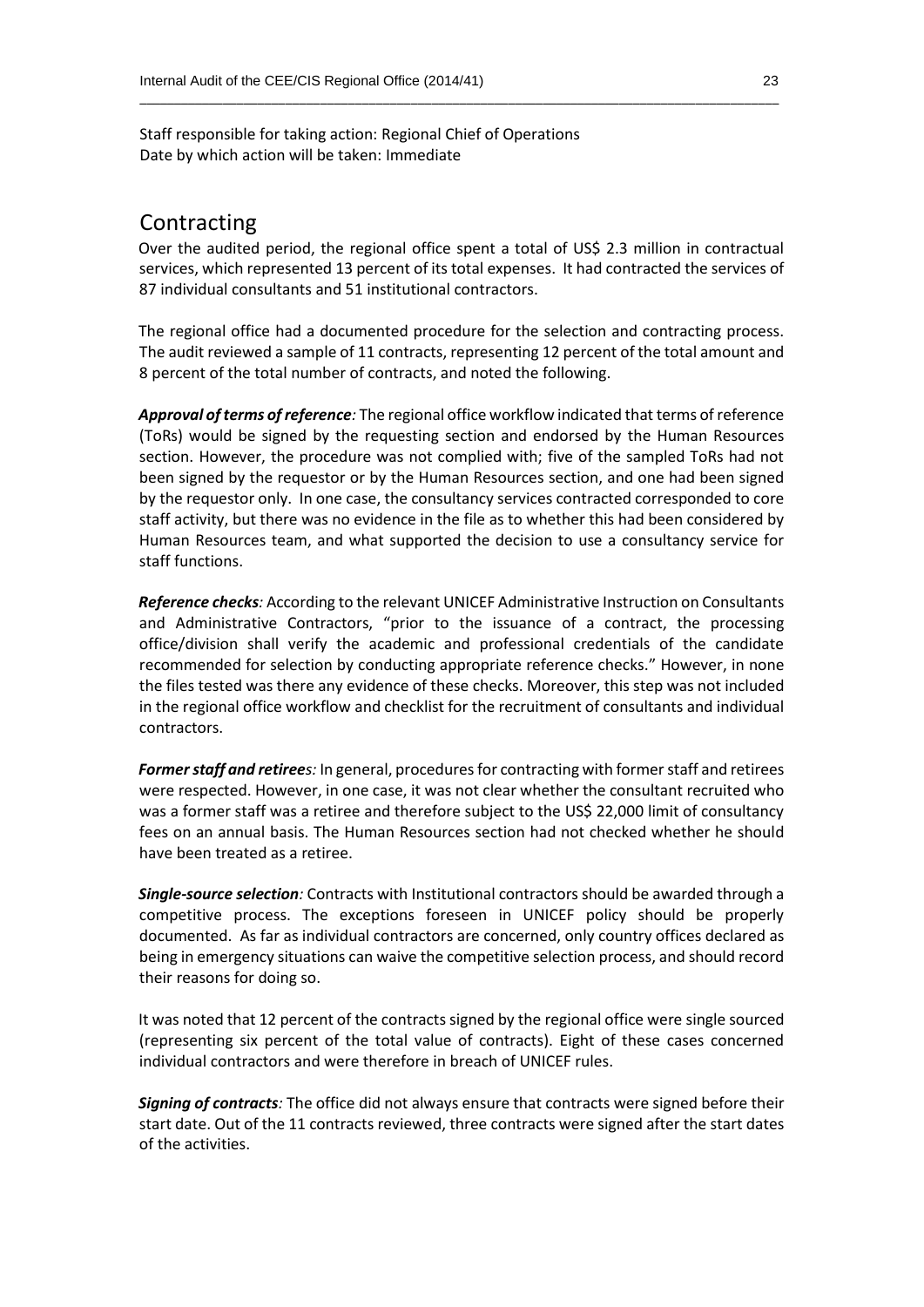*Payments:* The audit noted one case of payment that was based not on deliverables as per contract but on the number of days worked. The office said that as the deliverables were based on the availability of information over which the consultant had no control, it was agreed to base payment on days worked. However, the contract had not been amended accordingly.

\_\_\_\_\_\_\_\_\_\_\_\_\_\_\_\_\_\_\_\_\_\_\_\_\_\_\_\_\_\_\_\_\_\_\_\_\_\_\_\_\_\_\_\_\_\_\_\_\_\_\_\_\_\_\_\_\_\_\_\_\_\_\_\_\_\_\_\_\_\_\_\_\_\_\_\_\_\_\_\_\_\_\_\_\_\_\_\_\_\_\_\_

**Agreed action 18 (medium priority):** The CEE/CIS Regional Office agrees to:

- i. Ensure that contracts for which the terms of reference have not been appropriately endorsed and cleared by Human Resources are not processed.
- ii. Systematically perform reference checks for consultants and place evidence of this on file.
- iii. Review and confirm the status of former staff members and ensure appropriate contracts are issued.
- iv. Sign all contracts before the activities start.
- v. Base payments for contracts on the conditions set in them, and approve and record any changes.

Staff responsible for taking action: Regional Chief of Operations and Regional Chief of HR Date by which action will be taken: 31 December 2014

#### Travel management

The travel management process is key for the regional office operations due to the oversight and support roles of the regional office. According to Common Services data, the regional office contributed 77 percent of all the travel postings processed by Common Services. The audit selected and tested 17 cases of travel between January 2013 and May 2014, representing 5 percent of the total travel costs during that period (US\$ 1.9 million) and 2 percent of the total number of trips (926). It noted the following.

*Rules related to travel in Business Class:* In two cases, the travel in business class was not in compliance with the UNICEF travel policy. For the first case, the rules were apparently misinterpreted, as the journey had several legs, one of which was followed by a rest stop. The flight hours for that leg should not therefore have been included for the purposes of choosing between business class and normal seating. In a second case, a consultant who did not know the rules bought business class tickets and asked for reimbursement. It was accepted by the regional office as an exception. There is a need to remind all staff members, and where relevant, consultants, of the applicable travel rules.

*Trip certification:* As the regional office had had a high number of trips that remained uncertified for more than 15 days after the completion of the travel, a new travel procedure was introduced from 1 July 2014. The main change was that programme assistants no longer certified the travel; responsibility was now with the traveller, in accordance with UNICEF instructions on travel certification. (The audit noted that 27 percent of certifications had been made between 15 and 49 days after the completion on travel, 33 percent between 50 and 99 days and 40 percent over 100 days.)

This new procedure still included the obligation for travellers to prepare a trip report, though this requirement could contribute to a delay in trip certification. (A trip report should be prepared, but can be done independently from the administrative certification processso that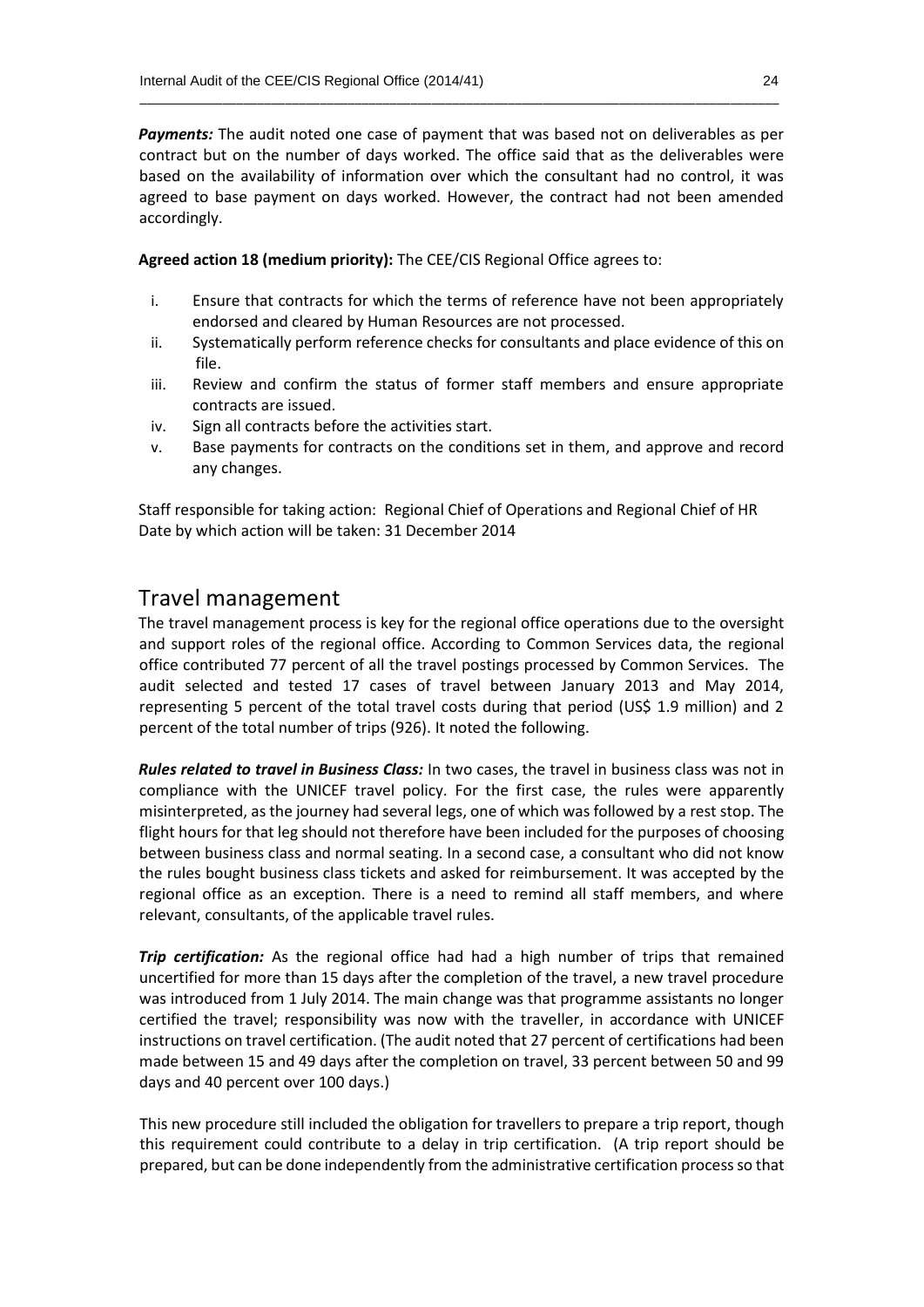the latter is not delayed.)

Finally, it was found that the monitoring by the Operations section of open travel authorizations was limited to the publication of statistics in the Regional Office edition of the Monthly Monitor. However, the travel section was not following up on the specific cases by sending reminders to the travellers concerned and their supervisors.

\_\_\_\_\_\_\_\_\_\_\_\_\_\_\_\_\_\_\_\_\_\_\_\_\_\_\_\_\_\_\_\_\_\_\_\_\_\_\_\_\_\_\_\_\_\_\_\_\_\_\_\_\_\_\_\_\_\_\_\_\_\_\_\_\_\_\_\_\_\_\_\_\_\_\_\_\_\_\_\_\_\_\_\_\_\_\_\_\_\_\_\_

**Agreed action 19 (medium priority):** The CEE/CIS Regional Office agrees to:

- i. Ensure that rules for class of travel are complied with at all times and that any exceptions are clearly justified, documented and approved.
- ii. Revisit the travel certification procedure to determine whether the trip report, although needed for monitoring and oversight purposes, needs to be connected to the trip certification process.
- iii. Ensure that the Operations section actually monitors cases of uncertified trips by follow-up on the specific cases with the concerned travellers until their actual closing.

Staff responsible for taking action: Regional Chief of Operations Date by which action will be taken: 31 December 2014

#### Operations support: Conclusion

Based on the audit work performed, OIAI concluded at the end of the audit that the controls and processes over operations support, as defined above, were generally established and functioning during the period under audit.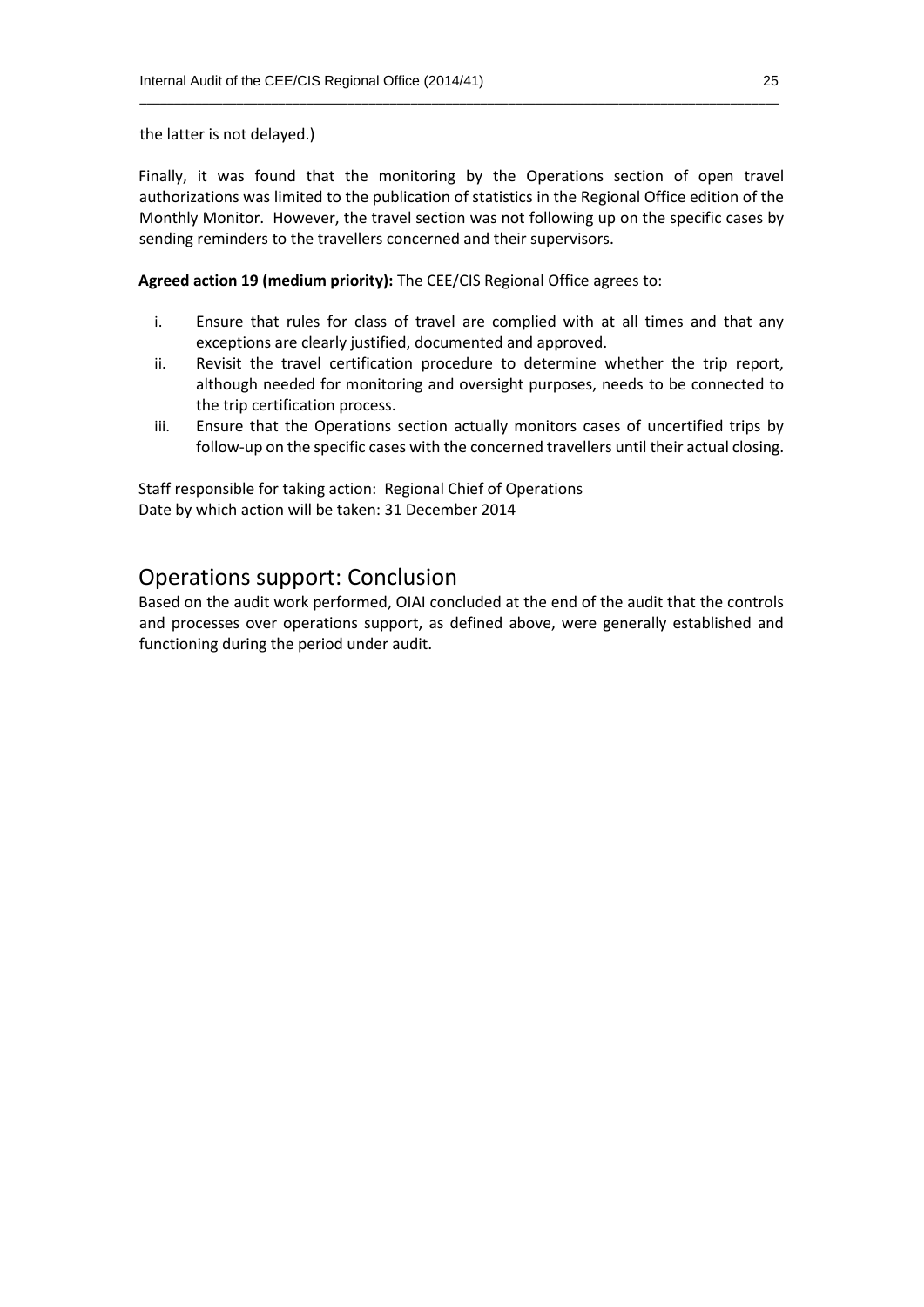## Annex A: Methodology, definition of priorities and conclusions

\_\_\_\_\_\_\_\_\_\_\_\_\_\_\_\_\_\_\_\_\_\_\_\_\_\_\_\_\_\_\_\_\_\_\_\_\_\_\_\_\_\_\_\_\_\_\_\_\_\_\_\_\_\_\_\_\_\_\_\_\_\_\_\_\_\_\_\_\_\_\_\_\_\_\_\_\_\_\_\_\_\_\_\_\_\_\_\_\_\_\_\_

The audit team used a combination of methods, including interviews, document reviews, testing samples of transactions. It also visited UNICEF locations and supported programme activities. The audit compared actual controls, governance and risk management practices found in the office against UNICEF policies, procedures and contractual arrangements.

OIAI is firmly committed to working with auditees and helping them to strengthen their internal controls, governance and risk management practices in the way that is most practical for them. With support from the relevant regional office, the regional office reviews and comments upon a draft report before the departure of the audit team. The Representative and their staff then work with the audit team on agreed action plans to address the observations. These plans are presented in the report together with the observations they address. OIAI follows up on these actions and reports quarterly to management on the extent to which they have been implemented. When appropriate, OIAI may agree an action with, or address a recommendation to, an office other than the auditee's (for example, a regional office or HQ division).

The audit looks for areas where internal controls can be strengthened to reduce exposure to fraud or irregularities. It is not looking for fraud itself. This is consistent with normal practices. However, UNICEF's auditors will consider any suspected fraud or mismanagement reported before or during an audit, and will ensure that the relevant bodies are informed. This may include asking the Investigations section to take action if appropriate.

The audit was conducted in accordance with the International Standards for the Professional Practice of Internal Auditing of the Institute of Internal Auditors. OIAI also followed the reporting standards of International Organization of Supreme Audit Institutions.

### Priorities attached to agreed actions

- **High:** Action is considered imperative to ensure that the audited entity is not exposed to high risks. Failure to take action could result in major consequences and issues.
- **Medium:** Action is considered necessary to avoid exposure to significant risks. Failure to take action could result in significant consequences.
- **Low:** Action is considered desirable and should result in enhanced control or better value for money. Low-priority actions, if any, are agreed with the regionaloffice management but are not included in the final report.

### **Conclusions**

The conclusions presented at the end of each audit area fall into four categories:

#### *[Unqualified (satisfactory) conclusion]*